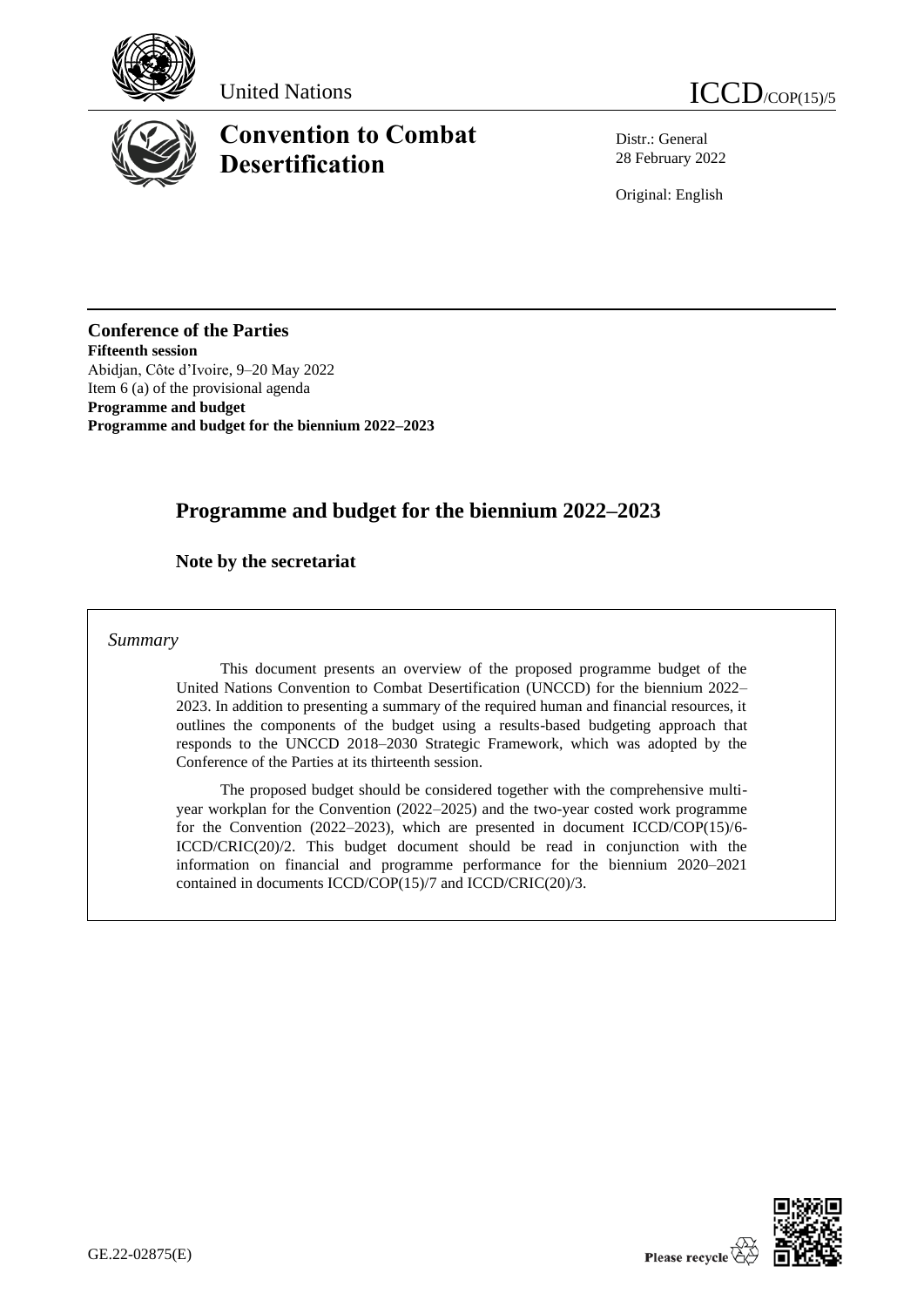# Contents

|         |           |                                                                                                                                        | Paragraphs | Page           |
|---------|-----------|----------------------------------------------------------------------------------------------------------------------------------------|------------|----------------|
| I.      |           |                                                                                                                                        | $1 - 3$    | 3              |
|         | А.        |                                                                                                                                        | 1          | 3              |
|         | <b>B.</b> |                                                                                                                                        | $2 - 3$    | 3              |
| II.     |           |                                                                                                                                        | $4 - 8$    | 3              |
|         |           |                                                                                                                                        | $4 - 8$    | 3              |
| Ш.      |           |                                                                                                                                        | $9 - 47$   | $\overline{4}$ |
|         | А.        |                                                                                                                                        | $9 - 24$   | $\overline{4}$ |
|         | <b>B.</b> |                                                                                                                                        | $25 - 33$  | 9              |
|         | C.        |                                                                                                                                        | $34 - 42$  | 11             |
|         | D.        | Trust Fund for Participation of Representatives of Eligible Parties in the                                                             | $43 - 45$  | 12             |
|         | Ε.        | Trust Fund for Voluntary Financing of Activities under the UNCCD                                                                       | 46         | 13             |
|         | F.        | Trust Fund for Convention Events Organized by the UNCCD Secretariat                                                                    | 47         | 13             |
|         | G.        |                                                                                                                                        | 48         | 13             |
| IV.     |           |                                                                                                                                        | $49 - 54$  | 14             |
|         | А.        | Contingency budget for conference servicing approved by the General                                                                    | $49 - 51$  | 14             |
|         | <b>B.</b> | Contingency budget for hosting the Conference of the Parties in Bonn,                                                                  | 52         | 15             |
|         | C.        | Contingency budget for hosting the session of the Committee for the<br>Review of the Implementation of the Convention in Bonn, Germany | 53         | 15             |
| V.      |           |                                                                                                                                        | 54         | 15             |
| Annexes |           |                                                                                                                                        |            |                |
| I.      |           |                                                                                                                                        |            | 17             |
| II.     |           |                                                                                                                                        |            | 22             |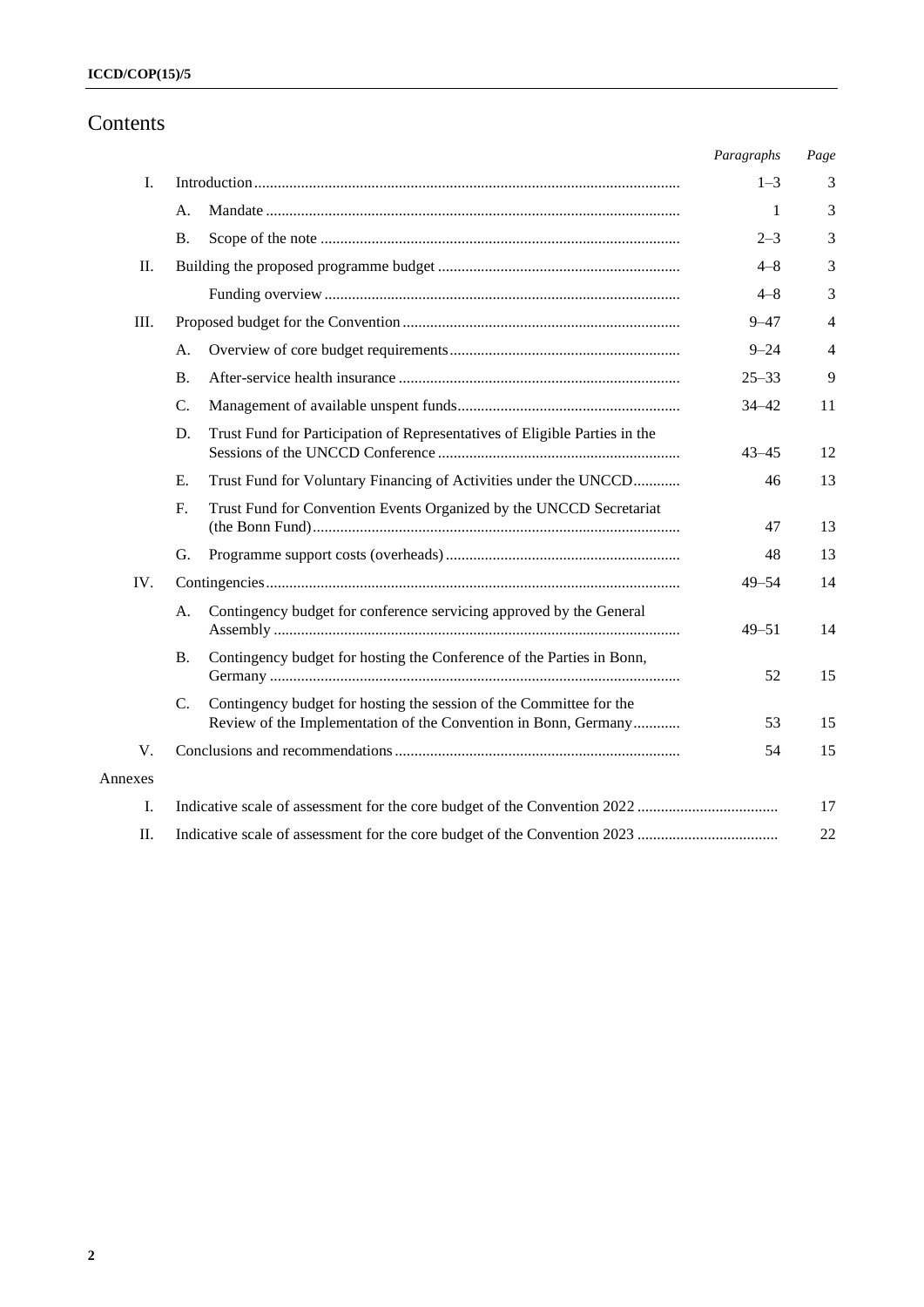# **I. Introduction**

## **A. Mandate**

1. Rule 10 (d) of the rules of procedure of the Conference of the Parties  $(COP)^1$ provides that the provisional agenda of each ordinary session of the COP shall include, as appropriate, the proposed budget as well as all questions pertaining to the accounts and financial arrangements.

## **B. Scope of the note**

2. This document presents an overview of the proposed programme budget for the biennium 2022–2023 by providing a summary of the human and financial resources required. Building on the UNCCD 2018–2030 Strategic Framework, which was adopted by the COP at its thirteenth session, the resource requirements are based on two-year work programmes of the secretariat and the Global Mechanism (GM), using a results-based management approach.

3. The proposed budget should be considered together with the comprehensive multiyear workplan for the Convention (2022–2025) and the two-year costed work programme for the Convention (2022–2023), which are presented in document ICCD/COP(15)/6- ICCD/CRIC(20)/2. This budget document should be read in conjunction with the information on financial and programme performance for the biennium 2020–2021 contained in documents ICCD/COP(15)/7 and ICCD/CRIC(20)/3.

## **II. Building the proposed programme budget**

### **Funding overview**

- 4. The work of the secretariat and the GM is funded from five trust funds:
	- (a) The Trust Fund for the Core Budget of the UNCCD;

(b) Trust Fund for Participation of Representatives of Eligible Parties in the Sessions of the UNCCD Conference;

- (c) Trust Fund for Voluntary Financing of Activities under the UNCCD;
- (d) Trust Fund for Voluntary Financing of Activities under the GM; and

(e) Trust Fund for Convention Events Organized by the UNCCD Secretariat (the Bonn Fund).

5. The core budget and the indicative scale of contributions from all Parties are approved by the COP. The indicative scale of contributions is based on the scale of assessment of the apportionment of the expenses of the United Nations adopted by the General Assembly.

6. At the second extraordinary session of the Conference of Parties (COP ES-2) held in December 2021, the COP, in consideration that COP 15 had been postponed until May 2022, approved the interim programme budget for 2022 by its decision 1/COP.ES-2. By the same decision, the COP included the following in paragraph 7:

Noting that a scale of assessments for the triennium 2022–2024 is expected to be approved by the General Assembly of the United Nations in December 2021, *requests* the Conference of the Parties, at its fifteenth session, to consider applying

<sup>&</sup>lt;sup>1</sup> Decision 1/COP.1.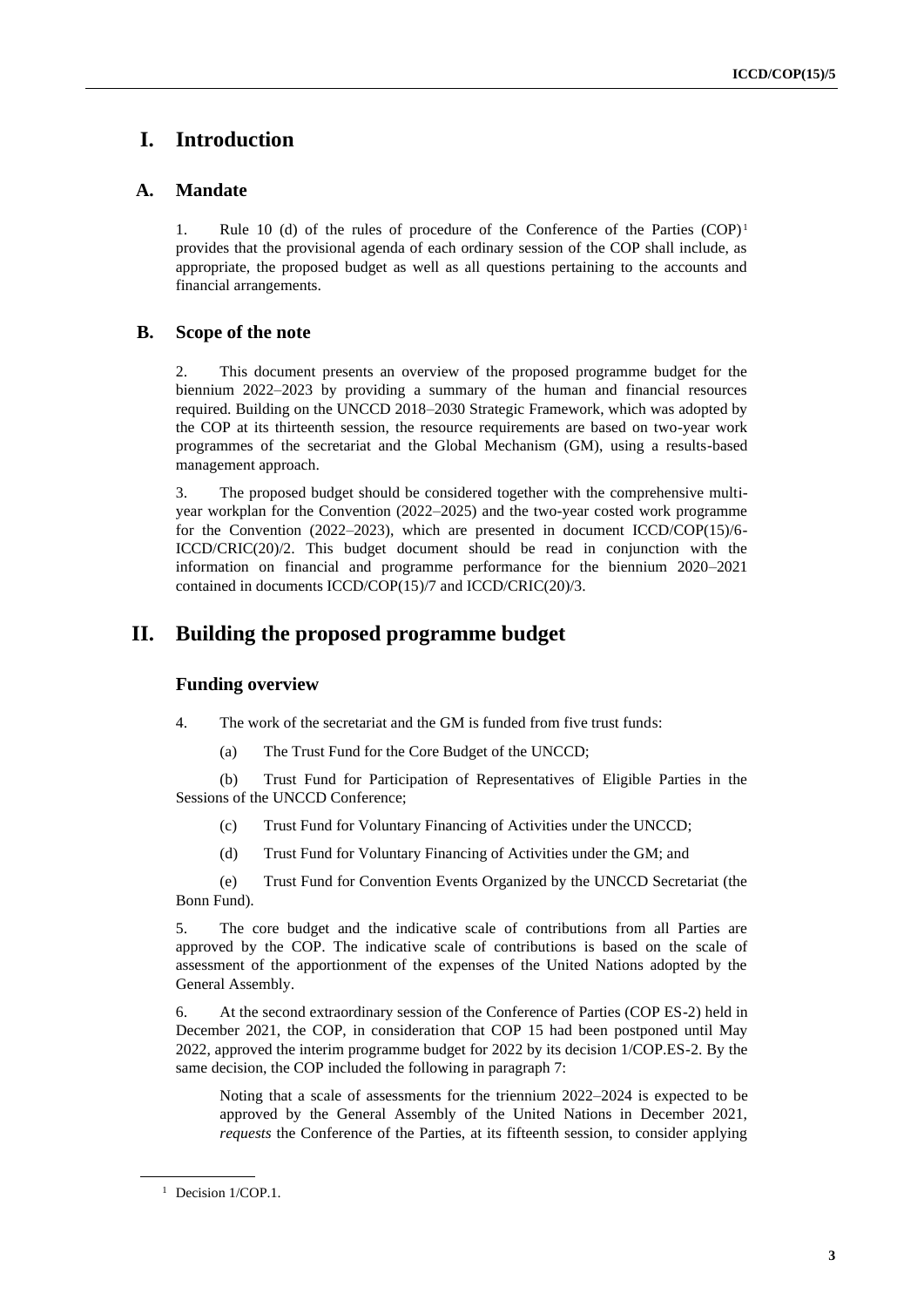that scale, in line with paragraph 12 (a) of the financial rules of the Conference of the Parties, as modified by decision 10/COP.14, by making adjustments, as necessary, to the 2023 contributions once the 2022–2023 budget is adopted.

7. The indicative scale of contributions for 2022 was approved in accordance with General Assembly resolution 73/271, adopted by the General Assembly on 22 December 2018 at its seventy-third session.

8. For the biennium 2022–2023, the indicative scale of contributions (see annex I) has been established using decision 1/COP.ES-2 for the year 2022 and General Assembly resolution 76/238, adopted by the General Assembly on 24 December 2021, for the year 2023. The total amount of indicative contributions takes into account the annual contribution of EUR 511,292 from the host Government.

## **III. Proposed budget for the Convention**

#### **A. Overview of core budget requirements**

9. By its decision 1/COP.ES-2, the Executive Secretary, in line with decision 10/COP.14, was requested to prepare a results-based budget and work programme for the biennium 2022–2023, presenting two budget scenarios and a work programme based on the projected needs for the biennium in (a) a zero nominal growth scenario; and (b) a scenario based on further recommended adjustments to the first scenario and the added costs or savings related to them. The two scenarios are presented below. The secretariat has also made a proposal for available unspent funds, deriving mainly from savings in the last biennium (see chapter II[I.0](#page-10-0) below).

#### **1. Zero nominal growth scenario**

In recent years, the UNCCD focus has shifted from developing policies, guidelines and tools for implementation toward facilitating and coordinating concrete action, as well as building effective monitoring for the progress made. In 2022–2023, the secretariat and the GM will continue and further intensify their support to Parties for effective action toward the five objectives of the UNCCD 2018–2030 Strategic Framework. Implementation of the land degradation neutrality targets, with due attention paid to gender responsiveness and secure tenure, advancing the UNCCD drought agenda, and further promotion of global collaboration to address sand and dust storms are among the focus areas for the biennium.<sup>2</sup>

11. The estimated resource requirements for the core budget of the Convention for the biennium 2022–2023 representing a zero nominal scenario, whereby there is no change in the overall level of financial resources from the biennium 2020–2021, may be found in tables 1 and 2.

<sup>2</sup> For further details on the work programme, please consult document ICCD/COP(15)/6- ICCD/CRIC(20)/2.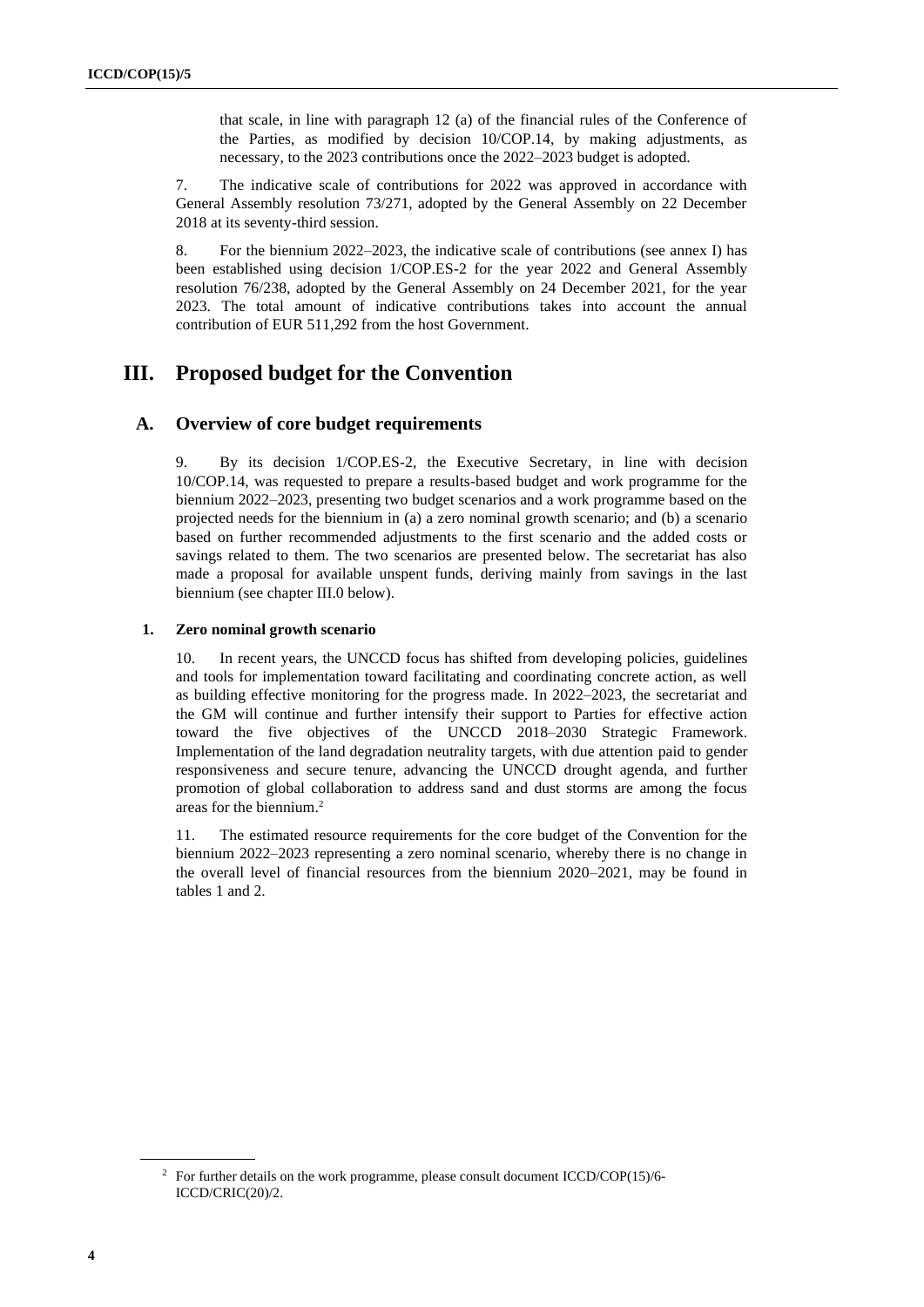|                                              | Approved budget<br>$2020 - 2021$ | Proposed budget<br>$2022 - 2023$ | Percentage<br>variance |
|----------------------------------------------|----------------------------------|----------------------------------|------------------------|
| <i>I. Secretariat programmes</i>             |                                  |                                  |                        |
| A. Executive Office                          | 2 0 2 6 8 3 8                    | 1 432 048                        | (29.3)                 |
| <b>B. Governing Bodies and Legal Affairs</b> |                                  | 853 615                          | n/a                    |
| <b>C.</b> Communications                     | 1 122 590                        | 1 122 590                        |                        |
| D. External Relations, Policy and Advocacy   | 2 183 874                        | 2 183 874                        |                        |
| E. Science, Technology and Innovation        | 3 205 370                        | 3 205 370                        |                        |
| <b>F. Administrative Services</b>            | 2 307 045                        | 2 048 220                        | (11.2)                 |
| II. Global Mechanism                         |                                  |                                  |                        |
| <b>G.</b> Global Mechanism                   | 3 694 905                        | 3 694 905                        |                        |
| Subtotal (A-G)                               | 14 540 622                       | 14 540 622                       |                        |
| III. Programme support costs (13%)           | 1890281                          | 1890281                          |                        |
| IV. Working capital reserve                  |                                  |                                  |                        |
| <b>TOTAL (I-IV)</b>                          | 16 430 903                       | 16 430 903                       |                        |

#### Table 1 **Core budget of the Convention for the biennium 2022–2023 – zero nominal (euros)**

#### Table 2

**Core budget of the Convention for the biennium 2022–2023 by object of expenditure – zero nominal (euros)**

| Object of expenditure                  | Approved budget<br>2020-2021 | Proposed budget<br>$2022 - 2023$ | Percentage<br>variance | Percentage<br>distribution |
|----------------------------------------|------------------------------|----------------------------------|------------------------|----------------------------|
| Personnel costs                        | 10 946 166                   | 10 946 166                       |                        | 75.3                       |
| Contractual services                   | 763 660                      | 763 660                          |                        | 5.3                        |
| Travel                                 | 670 190                      | 670 190                          |                        | 4.6                        |
| Operating and other direct costs       | 2 067 226                    | 2 067 226                        |                        | 14.2                       |
| Supplies, commodities and<br>materials | 57855                        | 57855                            |                        | 0.4                        |
| Equipment, vehicles and<br>furniture   | 35 5 25                      | 35 5 25                          |                        | $0.2^{\circ}$              |
| <b>Subtotal</b>                        | 14 540 622                   | 14 540 622                       |                        | 100.0                      |
| Programme support costs (13%)          | 1 890 281                    | 1 890 281                        |                        |                            |
| Working capital reserve                |                              |                                  |                        |                            |
| <b>TOTAL</b>                           | 16 430 903                   | 16 430 903                       |                        |                            |

12. The evolving UNCCD implementation process has required the secretariat and the GM to apply new operational modalities and mobilize different types of partnerships, which has required updated approaches and skills from the UNCCD staff. In response, the secretariat and the GM have worked on an organizational update process with the aim to elevate their effectiveness and efficiency through improved internal coherence and coordination, updated staff capacities, and empowered managers. This process has included revamping the secretariat's regional liaison functions, updating the delegation of authority concerning unit heads, and investing in staff training, among other developments.

13. A slight structural revision was also carried out, with the aim to establish clearer reporting lines for staff formerly under the Executive Direction and Management Unit by dividing that unit into an Executive Office and a separate unit for Governing Bodies and Legal Affairs. The structural revision was implemented without any impact either on the budget or the post table, shifting existing positions from one unit into two units.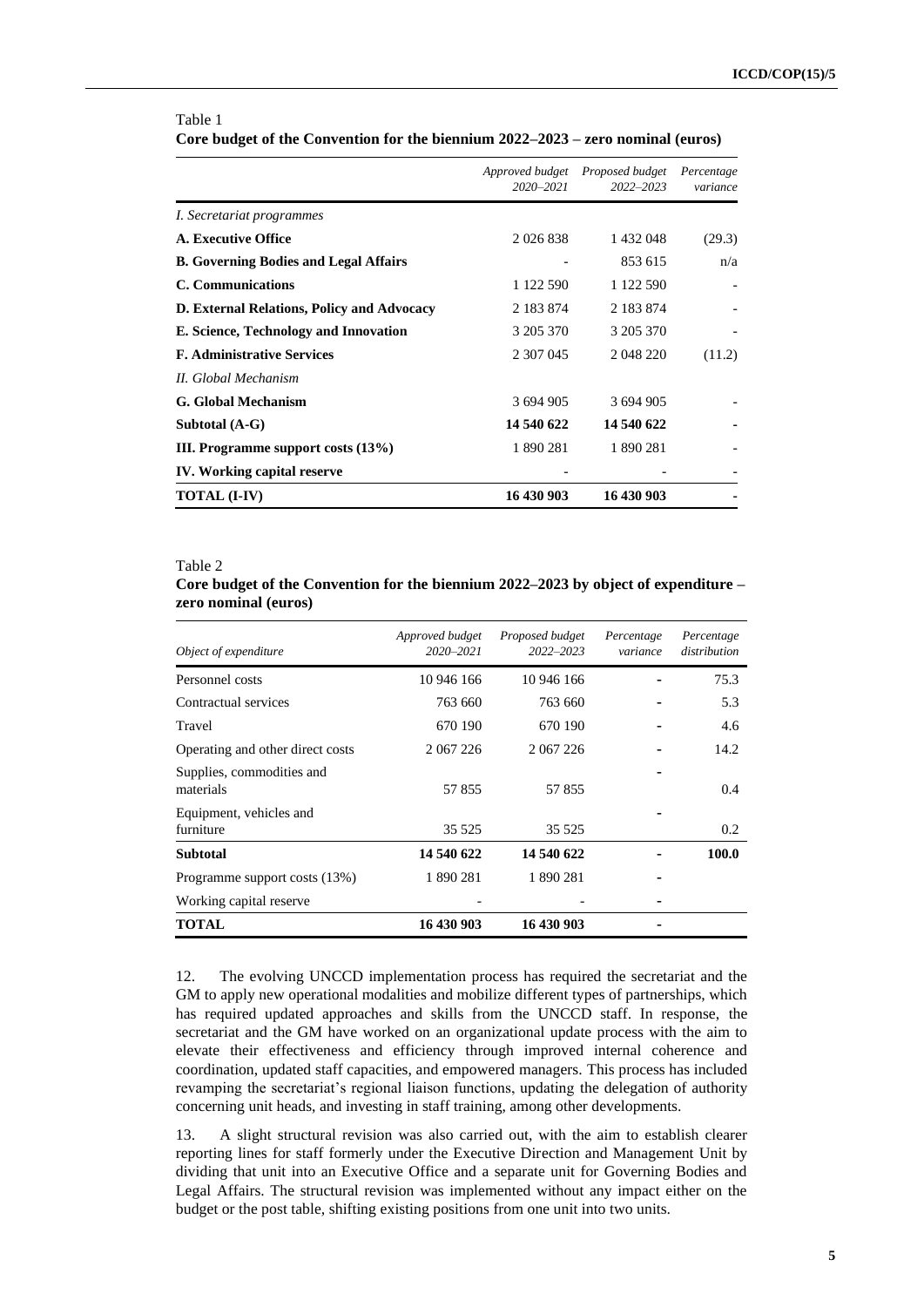14. Under a zero nominal scenario, the organizational update process does not influence the staffing table. However, as many of the UNCCD focus areas and related needs are still evolving, the Executive Secretary continues to ask flexibility in implementing the post table in this biennium. This would entail granting the Executive Secretary the authority in the biennium 2022–2023 to establish lower-level positions than what are presented in the post table with the understanding that such adjustments are maintained within the same level of budget for personnel costs, currently proposed at EUR 10,946,166. The proposed staffing of the secretariat and the GM for the biennium 2022–2023 is presented in table 3.

| Proposed staffing of the secretariat and the Global Mechanism |                    |                           |                           |                             |        |       |  |
|---------------------------------------------------------------|--------------------|---------------------------|---------------------------|-----------------------------|--------|-------|--|
|                                                               |                    | Approved budget 2020-2021 | Proposed budget 2022-2023 |                             |        |       |  |
|                                                               | <i>Secretariat</i> | Global<br>Mechanism       |                           | Total Secretariat Mechanism | Global | Total |  |
| Professional category and above                               |                    |                           |                           |                             |        |       |  |
| <b>USG</b>                                                    | 1.00               | 0.00                      | 1.00                      | 1.00                        | 0.00   | 1.00  |  |
| $D-2$                                                         | 1.00               | 0.00                      | 1.00                      | 1.00                        | 0.00   | 1.00  |  |
| $D-1$                                                         | 0.00               | 1.00                      | 1.00                      | 0.00                        | 1.00   | 1.00  |  |
| $P-5$                                                         | 7.00               | 1.00                      | 8.00                      | 7.00                        | 1.00   | 8.00  |  |
| $P-4$                                                         | 7.00               | 2.00                      | 9.00                      | 7.00                        | 2.00   | 9.00  |  |
| $P-3$                                                         | 4.00               | 4.00                      | 8.00                      | 4.00                        | 4.00   | 8.00  |  |
| $P-2$                                                         | 1.00               | 2.00                      | 3.00                      | 1.00                        | 2.00   | 3.00  |  |
| Subtotal Professional category<br>and above                   | 21.00              | 10.00                     | 31.00                     | 21.00                       | 10.00  | 31.00 |  |
| <b>Subtotal General Services</b>                              |                    |                           |                           |                             |        |       |  |
| category                                                      | 10.00              | 4.00                      | 14.00                     | 10.00                       | 4.00   | 14.00 |  |
| TOTAL                                                         | 31.00              | 14.00                     | 45.00                     | 31.00                       | 14.00  | 45.00 |  |

Table 3

#### **2. Scenario based on further recommended adjustments to the zero nominal growth scenario**

15. One of the key topics to be considered by the COP at its fifteenth session is the UNCCD drought agenda. While addressing drought is at the core of the UNCCD's mandate, as presented in Article 2.1 of the Convention, its role in the UNCCD process has significantly grown in the last five years. COP 15 brings together recommendations on addressing drought under the UNCCD from the Intergovernmental Working Group on Drought and the Science–Policy Interface, as well as the results and findings of the activities carried out under the Drought Initiative. These diverse inputs are expected to contribute to a UNCCD drought agenda: a collaboration framework for effective global action on enhancing drought preparedness and building resilience in the coming years.

16. The secretariat and the GM currently have a total of one officer (at the P-3 level) working full-time on drought. While colleagues assigned to other areas of work also extend their efforts towards drought matters, it has become obvious that the current level of staffing alone cannot manage the workload and skills that are required, and which are likely to increase further.

17. Against this background, the secretariat proposes to establish a new position within the core budget at the P-5 level starting in 2023 for drought matters. With this seniority level, the position is expected to bring extensive expertise in drought matters as well as adequate authority to participate in high-level drought advocacy and collaboration functions that would otherwise require representation by the unit chief or the top management. Adding this position to the UNCCD staffing table would entail an increase of EUR 172,550 to the core budget.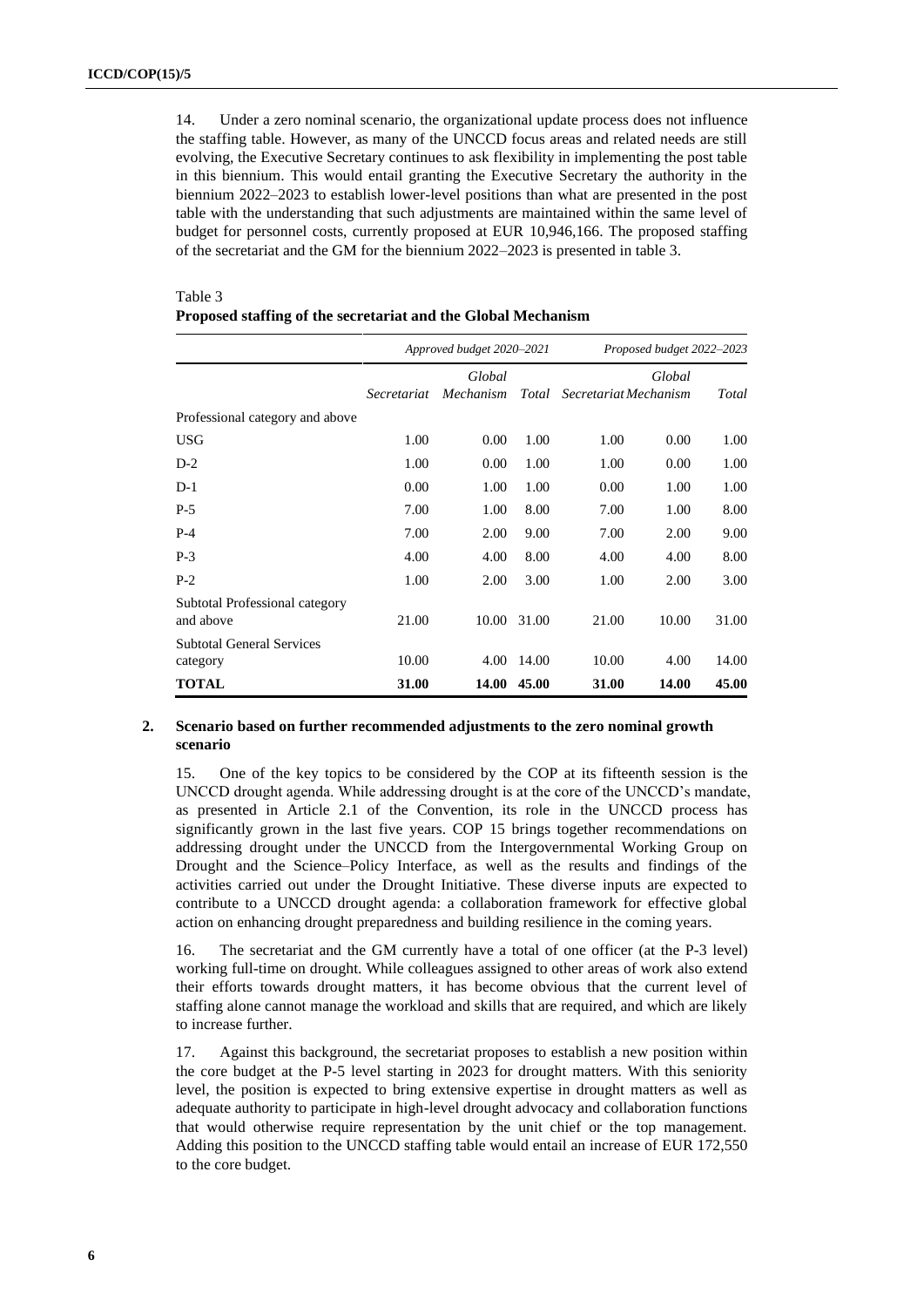18. To complement its own capacity to respond to the specific knowledge needs arising within the Convention process and the expectations from the Parties, the secretariat has recently outlined an approach for networks of collaboration for capacity-building and knowledge exchange on drought with expert institutions. This approach builds on similar arrangements of other United Nations system organizations, most notably those of the United Nations Environment Programme, with the aim of making up-to-date expert advice, scientific support and technical cooperation from specialized institutions available to the UNCCD process. Such networks would be built to mutually benefit the secretariat and the partnering institution with limited or no financial interactions, but a small investment would be needed to plan and launch the collaboration. For this purpose, an increase of EUR 100,000 to the 2023 core budget is proposed.

19. As a further adjustment to the zero nominal budget scenario, the secretariat is proposing to further increase the core budget by EUR 120,000 for the licenses concerning Umoja, the United Nations system-wide integrated information system. The Office of the Controller of the United Nations informed the secretariat in December 2020 that it had conducted a review and extensive analysis of the composition of all costs and the methodology used in apportioning all costs to agencies, especially related to the Umoja project and Umoja maintenance costs. As such, the secretariat had to fund these apportioned costs for 2020 and 2021 by reallocating core budget resources. The proposed increase will cover similar future expenses.

20. To summarize the information above, the secretariat is proposing to increase the 2023 core budget by EUR 443,581, which includes programme support costs, representing an increase of 2.7 per cent at the level of the biennium budget.

21. In response to decision 10/COP.14 and decision 1/COP.ES-2, the estimated resource requirements for the biennium 2022–2023 with adjustments are presented in table 4 together with the approved budget for the biennium 2020–2021 and the restructuring of the secretariat programmes as described above for comparison.

|                                               | Approved budget the 2020-2021<br>$2020 - 2021$ | Restructure of | budget adjustments | H.<br>Proposed Proposed budget<br>2022-2023 | Percentage<br>variance<br>between I<br>and II |
|-----------------------------------------------|------------------------------------------------|----------------|--------------------|---------------------------------------------|-----------------------------------------------|
| I. Secretariat programmes                     |                                                |                |                    |                                             |                                               |
| <b>A. Executive Office</b>                    | 2 0 2 6 8 3 8                                  | 1 432 048      |                    | 1 432 048                                   | (29.3)                                        |
| <b>B. Governing Bodies and Legal Affairs</b>  |                                                | 853 615        |                    | 853 615                                     | n/a                                           |
| C. Communications                             | 1 122 590                                      | 1 122 590      |                    | 1 122 590                                   |                                               |
| D. External Relations, Policy and<br>Advocacy | 2 183 874                                      | 2 183 874      | 272 550            | 2 456 424                                   | 12.5                                          |
| E. Science, Technology and Innovation         | 3 205 370                                      | 3 205 370      |                    | 3 205 370                                   |                                               |
| <b>F. Administrative Services</b>             | 2 307 045                                      | 2 048 220      | 120 000            | 2 168 220                                   | (6.0)                                         |
| II. Global Mechanism                          |                                                |                |                    |                                             |                                               |
| <b>G.</b> Global Mechanism                    | 3 694 905                                      | 3 694 905      |                    | 3 694 905                                   |                                               |
| Subtotal (A-G)                                | 14 540 622                                     | 14 540 622     | 392 550            | 14 933 172                                  | 2.7                                           |
| III. Programme support costs $(13%)$          | 1 890 281                                      | 1 890 281      | 51 031             | 1941312                                     | 2.7                                           |
| <b>IV.</b> Working capital reserve            |                                                |                |                    |                                             |                                               |
| <b>TOTAL (I-IV)</b>                           | 16 430 903                                     | 16 430 903     | 443 581            | 16 874 484                                  | 2.7                                           |

#### Table 4 **Core budget of the Convention for the biennium 2022–2023 – with adjustments (euros)**

22. The estimated resource requirements by object of expenditure for the core budget of the Convention for the biennium 2022–2023 with adjustments may be found in table 5.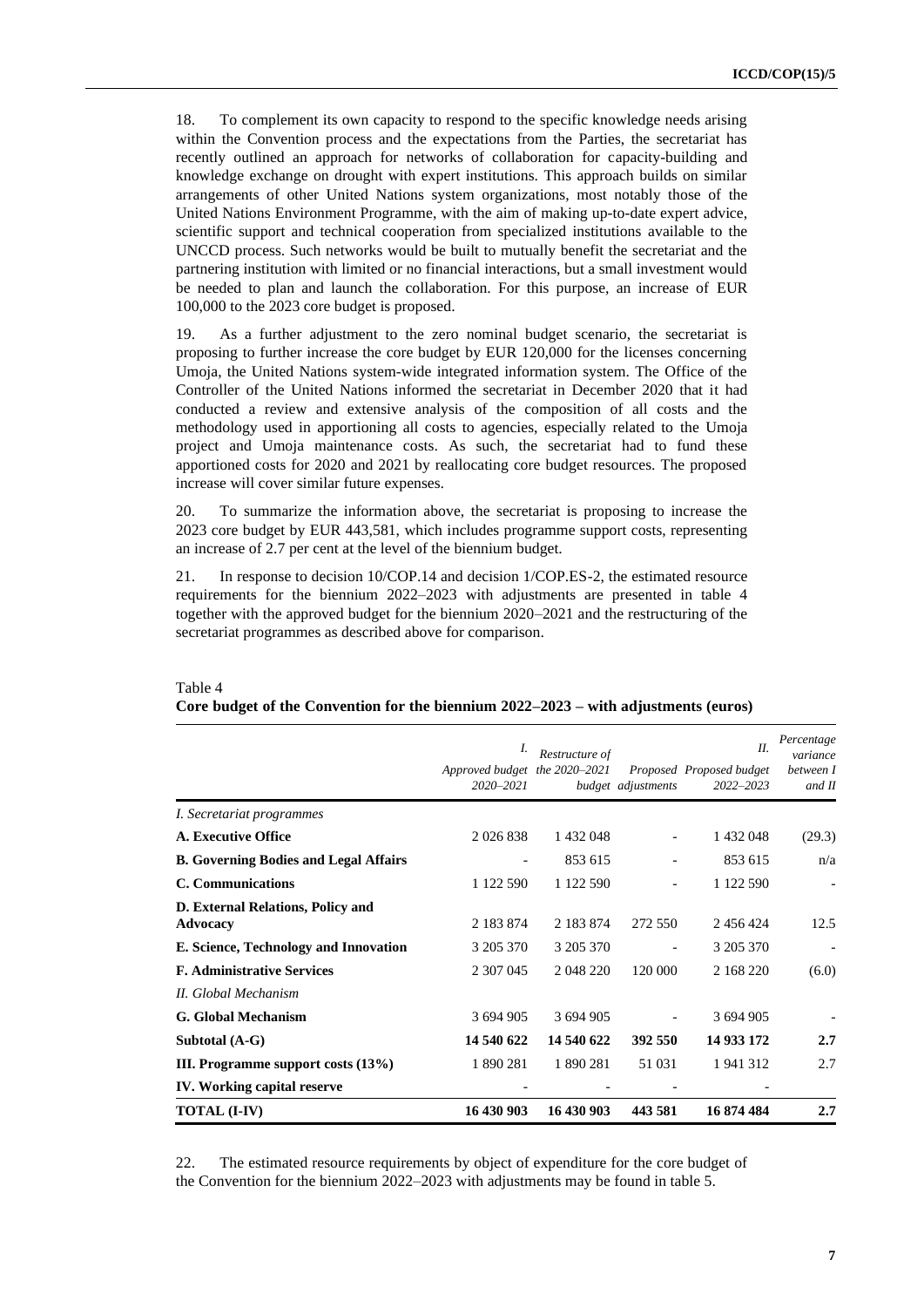## Table 5 **Core budget of the Convention for the biennium 2022–2023 by object of expenditure – with adjustments (euros)**

| Object of expenditure                  | Approved budget<br>$2020 - 2021$ | Proposed<br>adjustments | Proposed budget<br>$2022 - 2023$ | Percentage<br>variance | Percentage<br>distribution |
|----------------------------------------|----------------------------------|-------------------------|----------------------------------|------------------------|----------------------------|
| Personnel costs                        | 10 946 166                       | 172 550                 | 11 118 716                       | 1.6                    | 74.5                       |
| Contractual services                   | 763 660                          |                         | 763 660                          |                        | 5.1                        |
| Travel                                 | 670 190                          |                         | 670 190                          |                        | 4.5                        |
| Operating and other direct costs       | 2 067 226                        | 220 000                 | 2 2 8 7 2 2 6                    | 10.6                   | 15.3                       |
| Supplies, commodities and<br>materials | 57855                            |                         | 57855                            |                        | 0.4                        |
| Equipment, vehicles and<br>furniture   | 35 5 25                          |                         | 35 5 25                          |                        | 0.2                        |
| <b>Subtotal</b>                        | 14 540 622                       | 392 550                 | 14 933 172                       | 2.7                    | 100.0                      |
| Programme support costs (13%)          | 1 890 281                        | 51 031                  | 1941312                          | 2.7                    |                            |
| Working capital reserve                | $\overline{\phantom{0}}$         |                         |                                  |                        |                            |
| <b>TOTAL</b>                           | 16 430 903                       | 443 581                 | 16874484                         | 2.7                    |                            |

23. The proposed staffing of the secretariat and the GM for the biennium 2022–2023 with the addition of the P-5 position for drought matters is presented in table 6.

| Table 6 |  |
|---------|--|
|         |  |

| Proposed staffing of the secretariat and the Global Mechanism - with adjustments |  |
|----------------------------------------------------------------------------------|--|
|----------------------------------------------------------------------------------|--|

|                                              | Approved budget 2020-2021 |                     |       | Proposed budget 2022-2023 |        |       |
|----------------------------------------------|---------------------------|---------------------|-------|---------------------------|--------|-------|
|                                              | Secretariat               | Global<br>Mechanism | Total | Secretariat Mechanism     | Global | Total |
| Professional category and above              |                           |                     |       |                           |        |       |
| <b>USG</b>                                   | 1.00                      | 0.00                | 1.00  | 1.00                      | 0.00   | 1.00  |
| $D-2$                                        | 1.00                      | 0.00                | 1.00  | 1.00                      | 0.00   | 1.00  |
| $D-1$                                        | 0.00                      | 1.00                | 1.00  | 0.00                      | 1.00   | 1.00  |
| $P-5$                                        | 7.00                      | 1.00                | 8.00  | 8.00                      | 1.00   | 9.00  |
| $P-4$                                        | 7.00                      | 2.00                | 9.00  | 7.00                      | 2.00   | 9.00  |
| $P-3$                                        | 4.00                      | 4.00                | 8.00  | 4.00                      | 4.00   | 8.00  |
| $P-2$                                        | 1.00                      | 2.00                | 3.00  | 1.00                      | 2.00   | 3.00  |
| Subtotal Professional category<br>and above  | 21.00                     | 10.00               | 31.00 | 22.00                     | 10.00  | 32.00 |
| <b>Subtotal General Services</b><br>category | 10.00                     | 4.00                | 14.00 | 10.00                     | 4.00   | 14.00 |
| <b>TOTAL</b>                                 | 31.00                     | 14.00               | 45.00 | 32.00                     | 14.00  | 46.00 |

24. The indicative scale of contributions for the biennium 2022–2023 is contained in the annex, including the further recommended adjustments to the zero nominal growth scenario, as presented in table 7.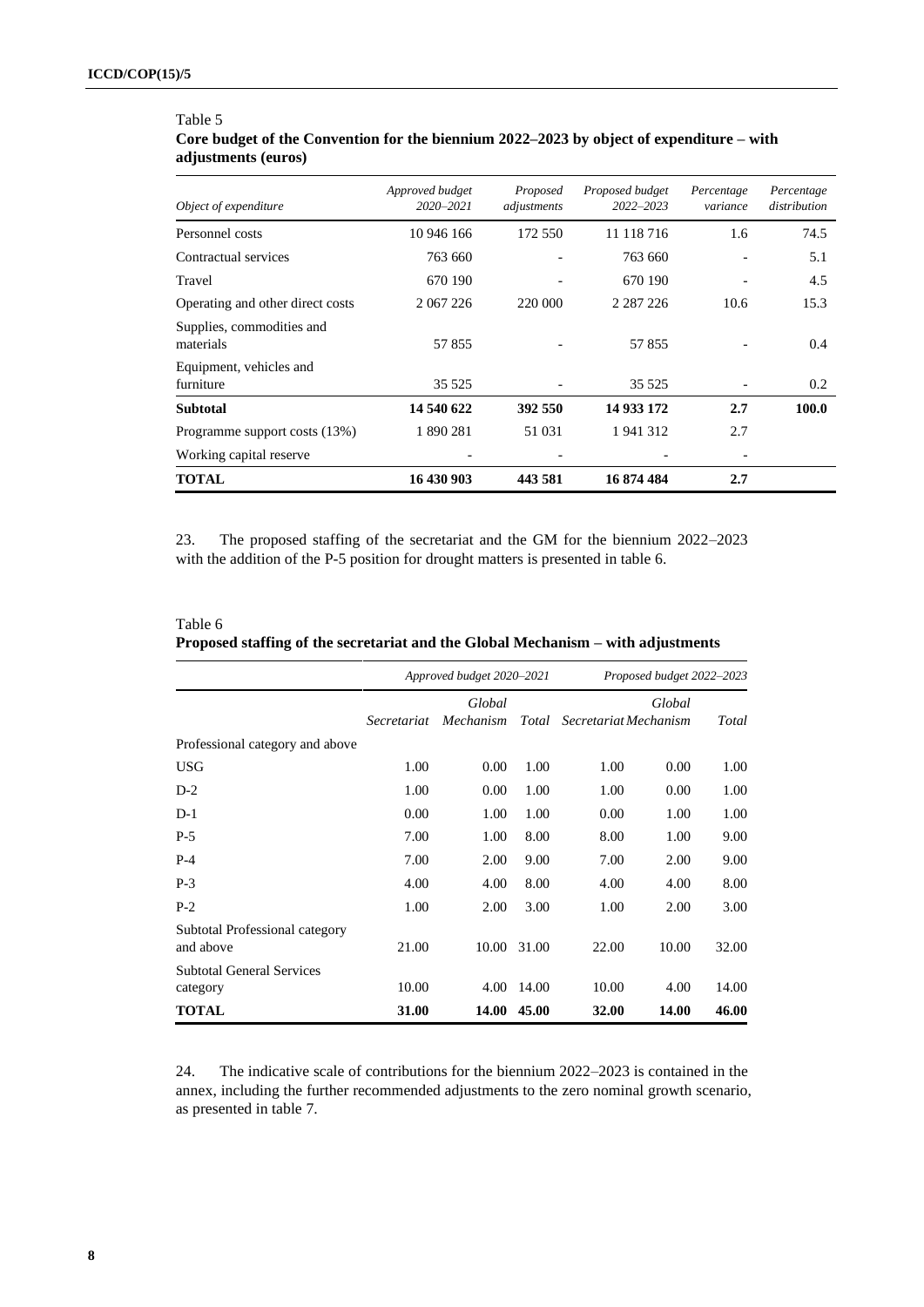|                                                                          | 2022          | 2023      | Total proposed<br>budget |
|--------------------------------------------------------------------------|---------------|-----------|--------------------------|
| <i>I. Secretariat programmes</i>                                         |               |           |                          |
| A. Executive Office                                                      | 716 024       | 716 024   | 1 432 048                |
| <b>B. Governing Bodies and Legal Affairs</b>                             | 426 808       | 426 807   | 853 615                  |
| C. Communications                                                        | 561 295       | 561 295   | 1 122 590                |
| D. External Relations, Policy and Advocacy                               | 1 091 937     | 1 364 487 | 2 456 424                |
| E. Science, Technology and Innovation                                    | 1 602 685     | 1 602 685 | 3 205 370                |
| <b>F. Administrative Services</b>                                        | 1 0 24 1 10   | 1 144 110 | 2 168 220                |
| II. Global Mechanism                                                     |               |           |                          |
| G. Global Mechanism                                                      | 1 847 452     | 1 847 453 | 3 694 905                |
| Subtotal (A-G)                                                           | 7 270 311     | 7 662 861 | 14 933 172               |
| III. Programme support costs (13%)                                       | 945 141       | 996 171   | 1941312                  |
| <b>IV.</b> Working capital reserve                                       |               |           |                          |
| <b>TOTAL (I-IV)</b>                                                      | 8 2 1 5 4 5 2 | 8 659 032 | 16874484                 |
| <b>Income</b>                                                            |               |           |                          |
| Contributions from the host Government                                   | 511 292       | 511 292   | 1 022 584                |
| Indicative contributions                                                 | 7 582 749     | 8 147 740 | 15 730 489               |
| Unspent balance or contributions from prior<br>financial periods (up to) | 121411        |           | 121 411                  |
| <b>Total income</b>                                                      | 8 2 1 5 4 5 2 | 8659032   | 16874484                 |

#### Table 7 **Core budget of the Convention for the biennium 2022–2023 – with adjustments (euros)**

### **B. After-service health insurance**

25. Parties may recall that the secretariat and the GM fund after-service health insurance (ASHI) on a "pay-as-you-go" basis from the core budget, which continues to be the practice in the United Nations system, to cover the current biennium costs (short-term) for retirees.

26. The COP, at its fourteenth session, considered the matter noting the ongoing discussion at the United Nations General Assembly and the recommendations expressed in the 2018 report of the Board of Auditors on the requirements for ASHI and requested the Executive Secretary to continue monitoring developments within the United Nations system and, on that basis, prepare a report with options on how to address this in the budget for the biennium 2022–2023.

27. In response to General Assembly resolution 73/279 (A/RES/73/279 B), the Secretary-General of the United Nations submitted a new report on managing ASHI<sup>3</sup> to the United Nations General Assembly at its  $76<sup>th</sup>$  session in September 2021, whereby the following recommendations were made:

(a) That the pay-as-you-go funding of the United Nations [ASHI] obligation in respect of staff members recruited before 1 January 2023 be maintained;

<sup>3</sup> A/76/373.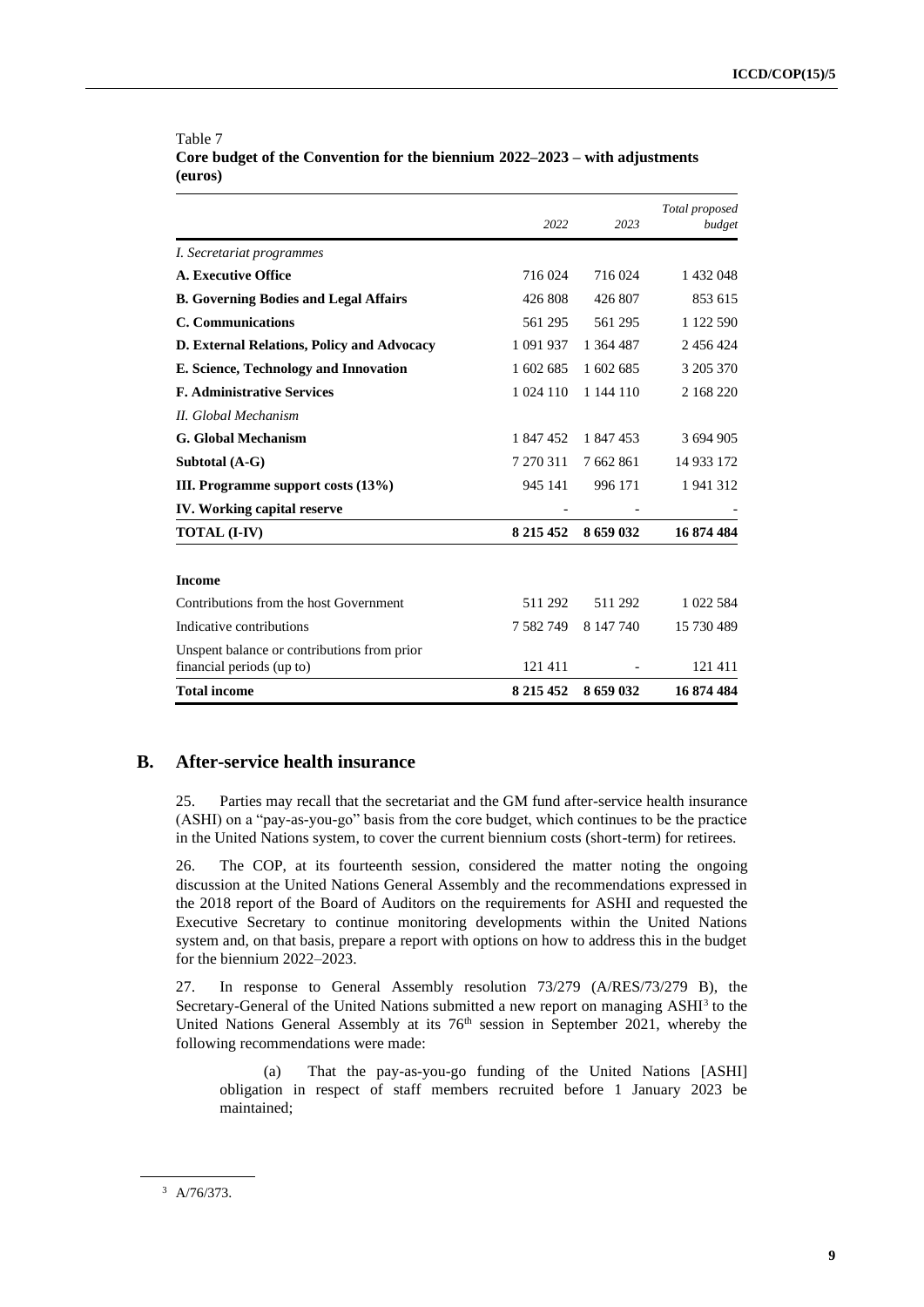(b) That the funding of the obligation in respect of officials recruited from 1 January 2023 be achieved through the implementation of a payroll charge corresponding to a level 6 per cent of salary costs and the establishment of a dedicated financial reserve;

(c) That the payroll charge be reviewed every three years and adjusted to accommodate variances against the projected accumulation of the dedicated reserve.

28. The Advisory Committee on Administrative and Budgetary Questions (ACABQ) considered the report of the Secretary-General and submitted recommendations in its report<sup>4</sup> in December 2021 to the General Assembly, whereby the ACABQ:

(a) Reiterate[d] its recommendations to continue with the pay-as-you-go approach at the present time, as endorsed by the Assembly, including in its resolutions 73/279 B, 71/272 B, 70/248 B and 68/244;

(b) Recommend[ed] against the approval of recommendations (b) and (c) [above] contained in paragraph 77 of the report of the Secretary-General (A/76/373).

29. The secretariat understands that this matter will be further considered by the Fifth Committee of the United Nations General Assembly in March 2022.

30. Turning to the current situation in the Convention, the United Nations Board of Auditors on the financial statements of the UNCCD for the year ended 31 December 2020<sup>5</sup> indicated that the secretariat had an estimated ASHI liability of USD 29.5 million, based on the assessment by an independent actuary, which remains almost entirely unfunded. In the core budget for the biennium 2020–2021, the secretariat spent USD 152,562 on ASHI for current retirees, an increase of 17.1 per cent over the previous biennium (USD 130,317).

31. In consideration of the current staffing of the secretariat and the year with which they will achieve the age of 65 (the mandatory date of retirement), figure 1 presents costs of the annual subsidies for ASHI using actual costs from 2017 to 2021 and projected costs until 2053. Projected costs use the average cost for an annual subsidy per family, including a 2 per cent increase in the subsidy each year, with the number of staff due to retire in the respective year.

<sup>4</sup> A/76/579.

<sup>5</sup> ICCD/COP(15)/9.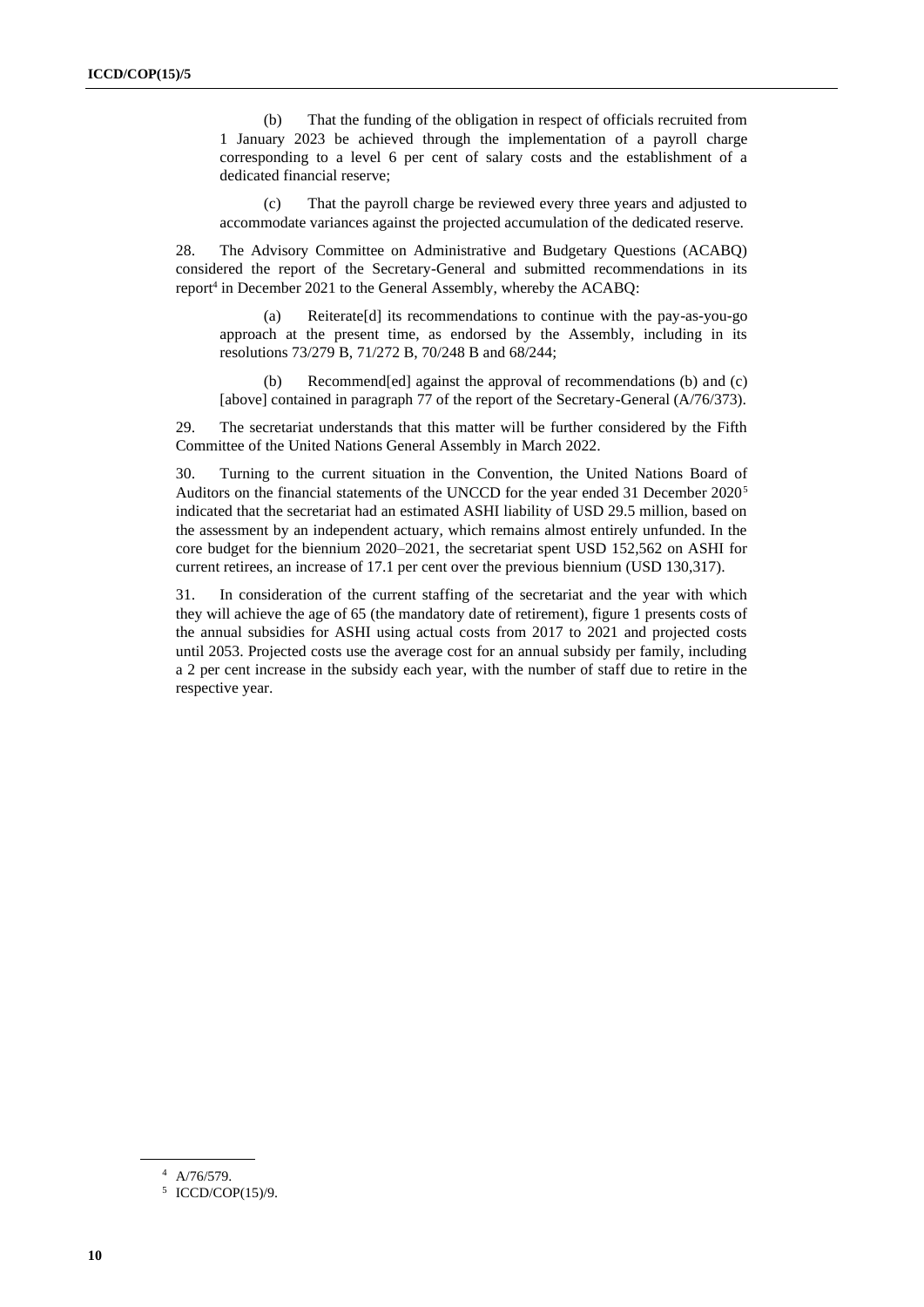

**(United States dollars)**



#### ASHI = after-service health insurance.

32. As seen in figure 1, the ASHI annual subsidy has been steadily increasing between 2017 to 2021. From 2022 onwards, costs are projected to dramatically increase as more and more staff retire from the secretariat. Between 2022 and 2041, costs for the subsidy are projected to increase by 234 per cent, or 6.6 per cent per year, to a height of USD 281,252. Costs would then stabilize for the current population of staff members and begin to drop off after 2053. However, please note that these costs do not consider new staff that would be recruited to replace vacant positions over time.

33. In light of the above, the secretariat will continue to budget the costs of ASHI using the pay-as-you-go method in the proposed budget for the biennium 2022–2023, which is estimated to be USD 173,000, or EUR 149,000.

## **C. Management of available unspent funds**

#### **1. Core budget contributions received from past financial periods**

34. In paragraph 28 through 30 of decision 10/COP.14, the COP urged Parties with outstanding contributions to make renewed efforts to pay outstanding contributions as expeditiously as possible to enhance the financial stability of the Convention through contributions by all Parties. Furthermore, the COP requested the Executive Secretary to enter into a voluntary plan with Parties with contributions in arrears in order to pay these outstanding contributions.

35. As at 31 December 2021, 40 Parties had paid past contributions amounting to EUR 834,355.

### <span id="page-10-0"></span>**2. Savings from the biennium 2020–2021**

36. The document on the interim programme and budget for  $2022^6$  considered at COP ES-2 reported that the secretariat had projected savings of EUR 1.51 million. At the closing of accounts for 2021, the core budget had total savings amounting to EUR 1.47 million.

<sup>6</sup> Document ICCD/COP(ES-2)/2.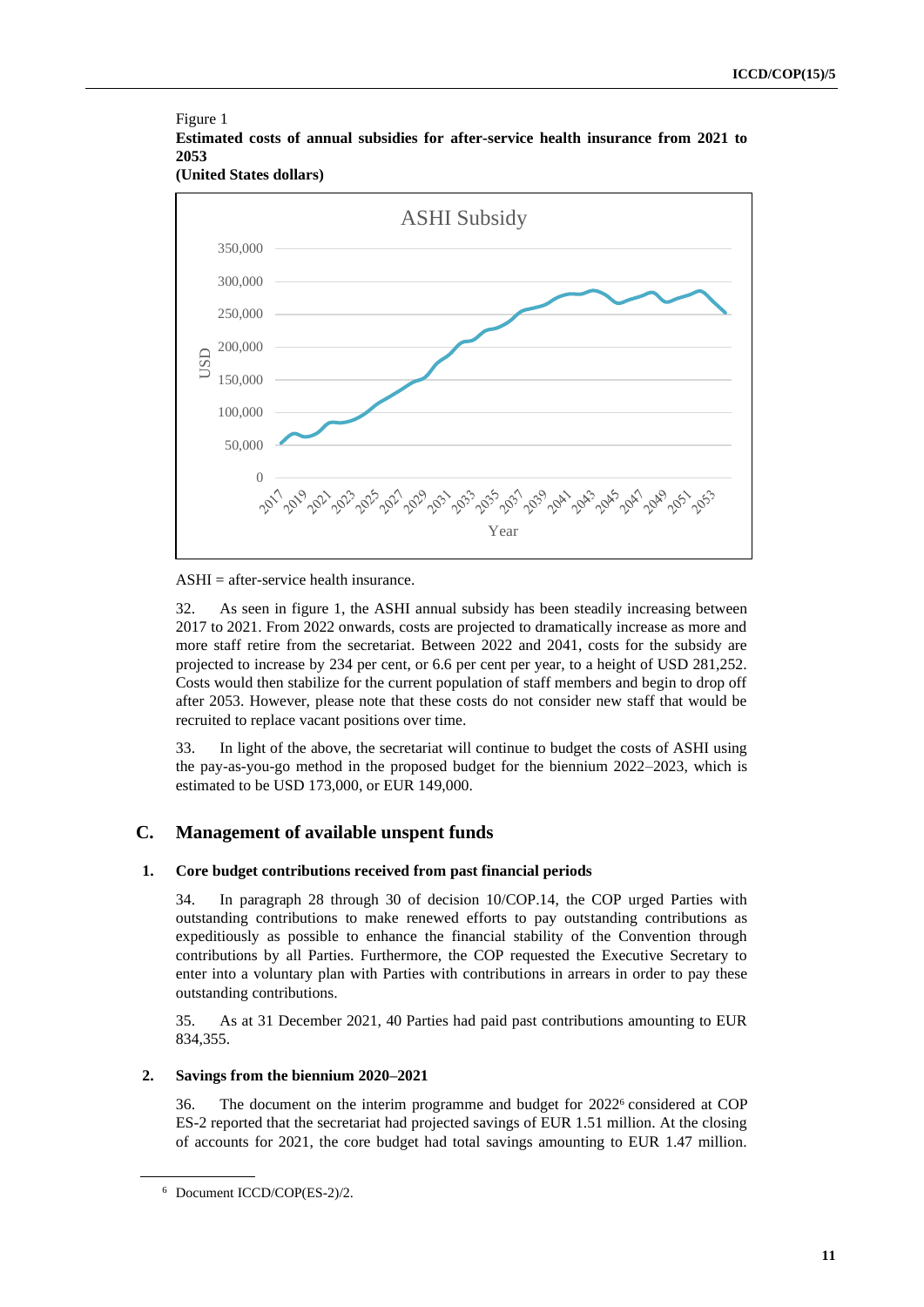These savings derived mostly from the COVID-19 pandemic restrictions concerning limitations to travel and organization of in-person meetings and events.

37. Furthermore, the COP may recall, by its decision 10/COP.14, the Executive Secretary was authorized, on an exceptional basis, to use the remainder of the amount previously allocated from the reserves of the Trust Fund for the Core Budget of the UNCCD for the furtherance of the Drought Initiative. At the closing of the accounts for 2021, the balance of funds for this initiative amounted to EUR 325,683.

38. The total amount of savings and prior period payment of contributions is presented in table 8.

| lable 8                                         |  |
|-------------------------------------------------|--|
| Unspent funds in the biennium 2020–2021 (euros) |  |

| Source                                                | Amount    |
|-------------------------------------------------------|-----------|
| Core budget contributions from past financial periods | 834,355   |
| Savings from the core budget 2020–2021                | 1 474 711 |
| Unspent balance from the Drought Initiative           | 325 683   |
| <b>TOTAL</b>                                          | 2 634 749 |

#### **3. Drought Resilience Accelerator**

 $T_{\rm B}$  1.1  $\Omega$ 

39. As noted earlier, addressing drought is a pressing priority under the UNCCD and is currently underresourced. The two expert bodies (Intergovernmental Working Group on Drought and the Science–Policy Interface) that submitted their recommendations to COP 15 on different aspects of drought both highlighted the need to improve drought early warning, monitoring and assessment as an immediate priority. To kick-start the development of effective, coordinated drought early warning in a small number of pilot countries and thereby collect practical knowledge and lessons for further use in the UNCCD process, the secretariat proposes to use a major part of the unspent funds, up to EUR 2.134 million, to finance the Drought Resilience Accelerator.

40. More information of the Drought Resilience Accelerator is contained in the document on drought policy (ICCD/COP(15)/15).

#### **4. Special fund to offset future payments for ASHI**

41. Noting the continued discussions in the General Assembly regarding ASHI, the COP may wish to consider setting aside savings in the amount of EUR 500,000 from the biennium 2020–2021 in order to establish a fund for future ASHI payments. This amount would be nearly sufficient to cover six years of payments.

#### <span id="page-11-0"></span>**5. Conclusion**

42. Noting the proposals above, the COP may wish to consider authorizing the Executive Secretary to use the unspent funds for the following:

- Special fund to offset future payments for ASHI: EUR 500,000;
- Drought Resilience Accelerator: EUR 2,134,749.

## **D. Trust Fund for Participation of Representatives of Eligible Parties in the Sessions of the UNCCD Conference**

43. In accordance with the financial rules of the COP, a special fund was established to support the participation of representatives of developing, and in particular least developed, country Parties affected by desertification and/or drought, particularly those in Africa, in the sessions of the COP and its subsidiary bodies.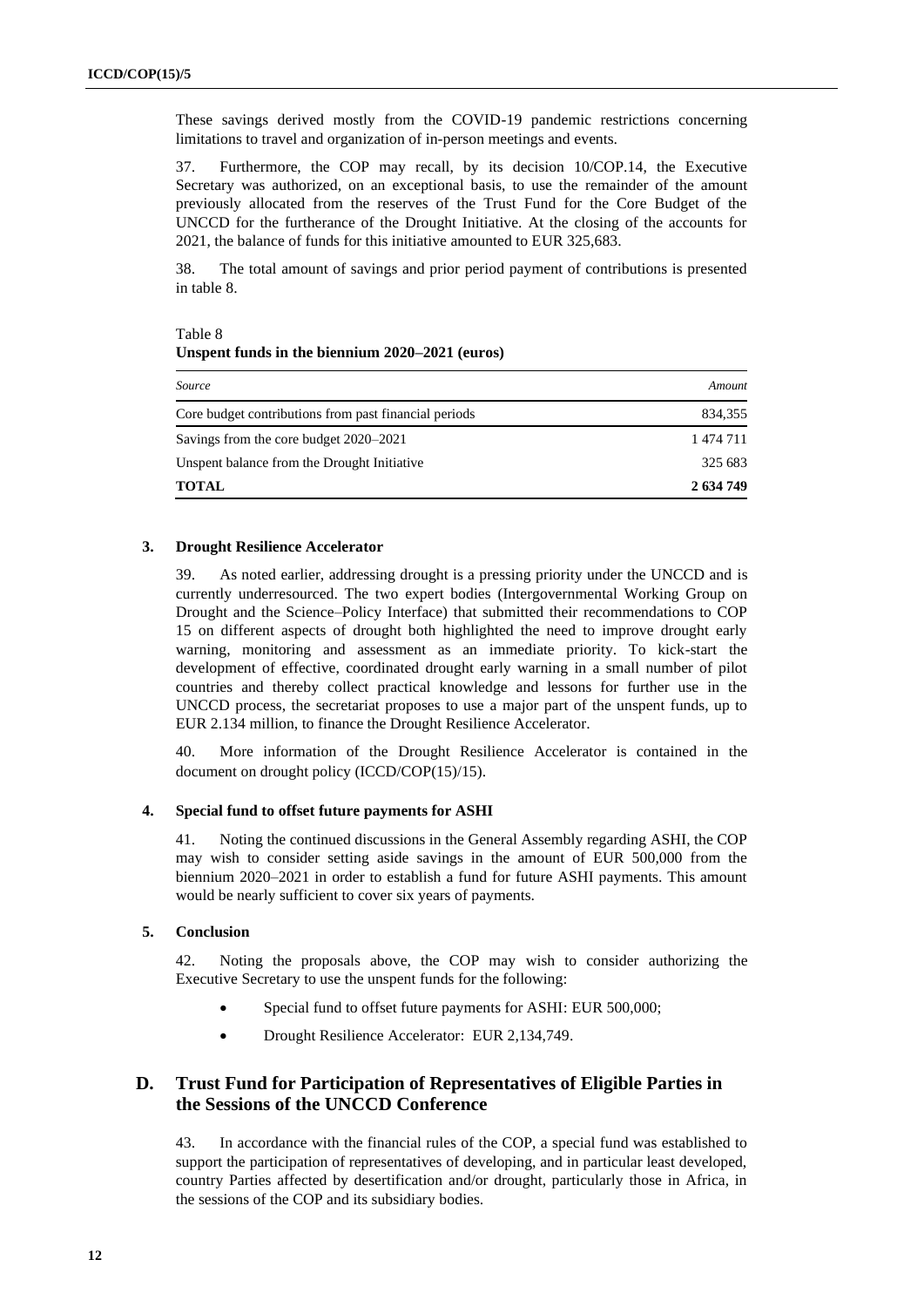44. The representatives of the developing countries continue to play an active role in the deliberations of the COP and its subsidiary bodies, assuming significant positions as Chairs or Vice-Chairs of the COP, the subsidiary bodies and contact groups. The active participation of the developing country representatives both at the technical and political levels contributes at each major session to building consensus and bringing about constructive outcomes to chart the path of the Convention ahead.

45. The estimated resource requirements for the fund may be found in table 9.

#### Table 9

**Estimated resource requirements for participation in the United Nations Convention to Combat Desertification process for the biennium 2022–2023 (euros)**

| <b>Sessions</b>                                                                                 | Estimated cost |
|-------------------------------------------------------------------------------------------------|----------------|
| Twenty-first session of the Committee for the Review of the<br>Implementation of the Convention | 900 000        |
| Sixteenth session of the Conference of the Parties                                              | 1 300 000      |
| TOTAL                                                                                           | 2 200 000      |

#### **E. Trust Fund for Voluntary Financing of Activities under the UNCCD**

46. The Trust Fund for Voluntary Financing of Activities under the UNCCD and the Trust Fund for Voluntary Financing of Activities of the GM complement the core resources of the secretariat and the GM by supporting the work of the Convention. Information of the status of contributions may be found in document ICCD/COP(15)/10.

## **F. Trust Fund for Convention Events Organized by the UNCCD Secretariat (the Bonn Fund)**

47. The host Government makes an additional annual contribution of EUR 511,292 to fund Convention events by the secretariat. Known as the 'Bonn Fund', it is utilized according to a cost plan which is proposed by the secretariat and accepted by the Government of Germany. Table 10 shows an overview of the estimated budget for the biennium 2022–2023.

Table 10 **The Bonn Fund in the biennium 2022–2023 (euros)**

|                                                                      | $2022 - 2023$ |
|----------------------------------------------------------------------|---------------|
| Income                                                               | 1 022 584     |
| <b>Expenditure</b>                                                   |               |
| Conference support for the organization of UNCCD events held in Bonn | 649 900       |
| Other activities related to the Convention                           | 239 748       |
| Programme support costs                                              | 132 936       |
| <b>TOTAL</b> expenditure                                             | 1 022 584     |

#### **G. Programme support costs (overheads)**

48. In accordance with the financial rules of the COP and standard practice of the United Nations, a rate of 13 per cent is charged to all trust funds for programme support services, or overheads. These support services are mostly used to cover the costs of administrative support staff and secretariat staff costs at the United Nations liaison office in New York, as well as a Programme Officer for one region. Table 11 indicates the estimated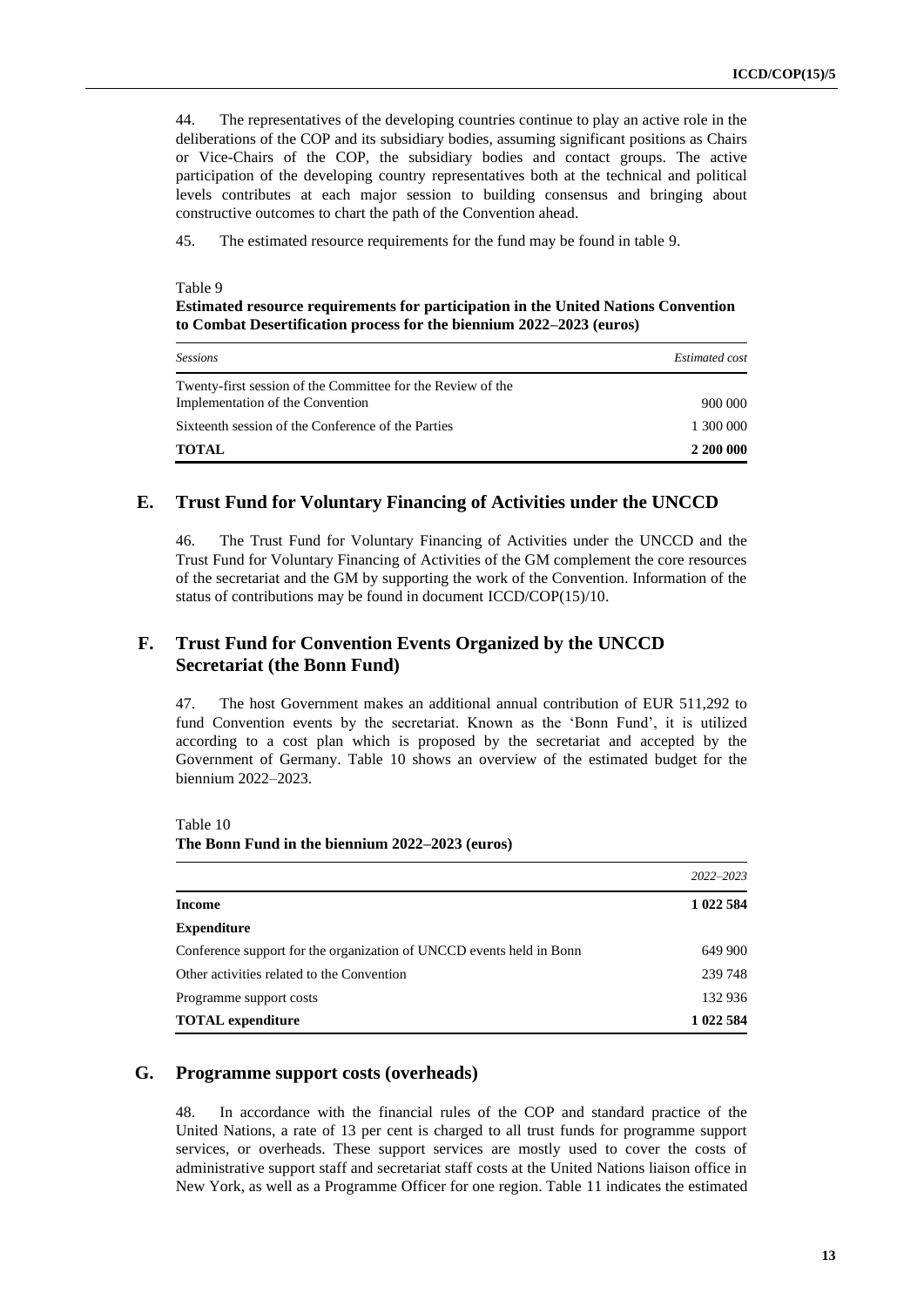human and financial resource requirements for the next biennium, which are contingent upon associated income to the special account.

| Associated staff costs (euros)            | 1770 500 | 1770 500 |
|-------------------------------------------|----------|----------|
| <b>TOTAL</b> posts                        | 17.00    | 17.00    |
| <b>Subtotal General Services category</b> | 8.50     | 8.50     |
| Subtotal Professional category and above  | 8.50     | 8.50     |
| $P-2$                                     | 1.00     | 1.00     |
| $P-3$                                     | 1.00     | 1.00     |
| $P-4$                                     | 3.50     | 3.50     |
| $P-5$                                     | 2.00     | 2.00     |
| $D-1$                                     | 1.00     | 1.00     |
| Professional category and above           |          |          |
|                                           | 2022     | 2023     |

| Table 11                                              |  |
|-------------------------------------------------------|--|
| Human resource requirements in the biennium 2022–2023 |  |

## **IV. Contingencies**

## **A. Contingency budget for conference servicing approved by the General Assembly**

49. The General Assembly has in its past decisions approved a provision for conference services (interpretation, document reproduction and other related services) as part of the regular budget of the United Nations for meetings of the COP and its subsidiary bodies. If the General Assembly decides not to continue this practice, Parties would have to assume the costs of this provision. The following contingency budget has therefore been prepared for consideration by the COP.

50. It is assumed that Committee for the Review of the Implementation of the Convention (CRIC) will meet for a total of five working days in the biennium. The provision will be required for corresponding meeting services, allowing for a total of ten meetings with interpretation for the CRIC session as well as the translation, processing and distribution of a total estimated 700 pages for the pre-session, 60 pages of in-session and 70 pages of post-session documentation.

51. It is also assumed that the COP will meet for a total of two consecutive weeks in 2023. The provision will be required for corresponding meeting services, allowing for two simultaneous meetings with interpretation at any time during the session of the COP (that is, 20 meetings per week) and the translation, processing and distribution of an estimated 2,000 pages of pre-session, 150 pages of in-session, and 200 pages of post-session documentation. The full cost of these requirements, estimated at EUR 2.1 million, may be found in table 12.

| Object of expenditure            | $2022 - 2023$ |
|----------------------------------|---------------|
| United Nations meetings services | 1 862 530     |
| Programme support costs          | 242 130       |
| TOTAL                            | 2 104 660     |

Table 12 **Contingency budget for conference servicing (euros)**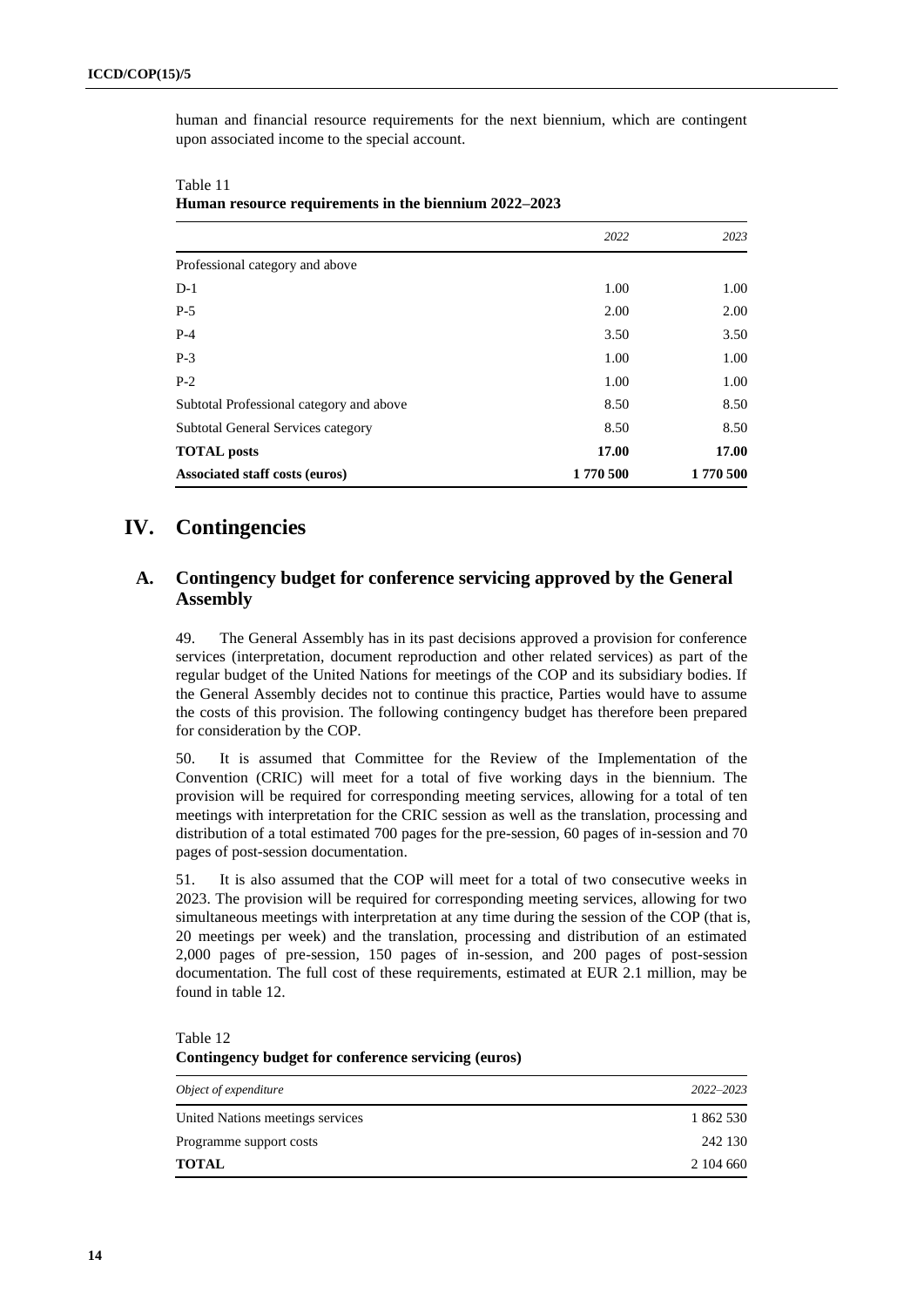### **B. Contingency budget for hosting the Conference of the Parties in Bonn, Germany**

52. In the event that the sixteenth session of the COP is held in Bonn, an additional amount of EUR 1.5 million (see table 13) will be required to cover the costs relating to logistical arrangements, including renting of the conference venue, installation of communication systems and contracting of local staff, provision of security equipment and personnel, and rental of equipment and supplies.

Table 13

| Resource requirements for hosting the fifteenth session of the Conference of the |
|----------------------------------------------------------------------------------|
| Parties (euros)                                                                  |

| Object of expenditure   | $2022 - 2023$ |
|-------------------------|---------------|
| Incremental costs       | 1 222 060     |
| Contingencies           | 121 800       |
| <b>Subtotal</b>         | 1 343 860     |
| Programme support costs | 174 700       |
| <b>TOTAL</b>            | 1 518 560     |

## **C. Contingency budget for hosting the session of the Committee for the Review of the Implementation of the Convention in Bonn, Germany**

53. In the event that the twenty-first session of the CRIC is held in Bonn, an additional amount of EUR 688,170 (see table 14) will be required to cover the costs relating to logistical arrangements, including renting of the conference venue, installation of communication systems and contracting of local staff, provision of security equipment and personnel, and rental of equipment and supplies.

Table 14

**Resource requirements for hosting the twenty-first session of the Committee for the Review of the Implementation of the Convention (euros)**

| Object of expenditure   | 2022-2023 |
|-------------------------|-----------|
| Incremental costs       | 548 100   |
| Contingencies           | 60 900    |
| <b>Subtotal</b>         | 609 000   |
| Programme support costs | 79 170    |
| <b>TOTAL</b>            | 688 170   |

## **V. Conclusions and recommendations**

**54. This programme budget proposal presents the resource requirements for the work programmes of the secretariat, the GM, the Committee on Science and Technology and the CRIC. The COP may therefore wish to:**

**(a) Adopt the work plan and work programmes of the secretariat and the GM;**

- **(b) Approve a programme budget for the biennium 2022–2023;**
- **(c) Adopt the indicative scale of contributions for 2022 and 2023;**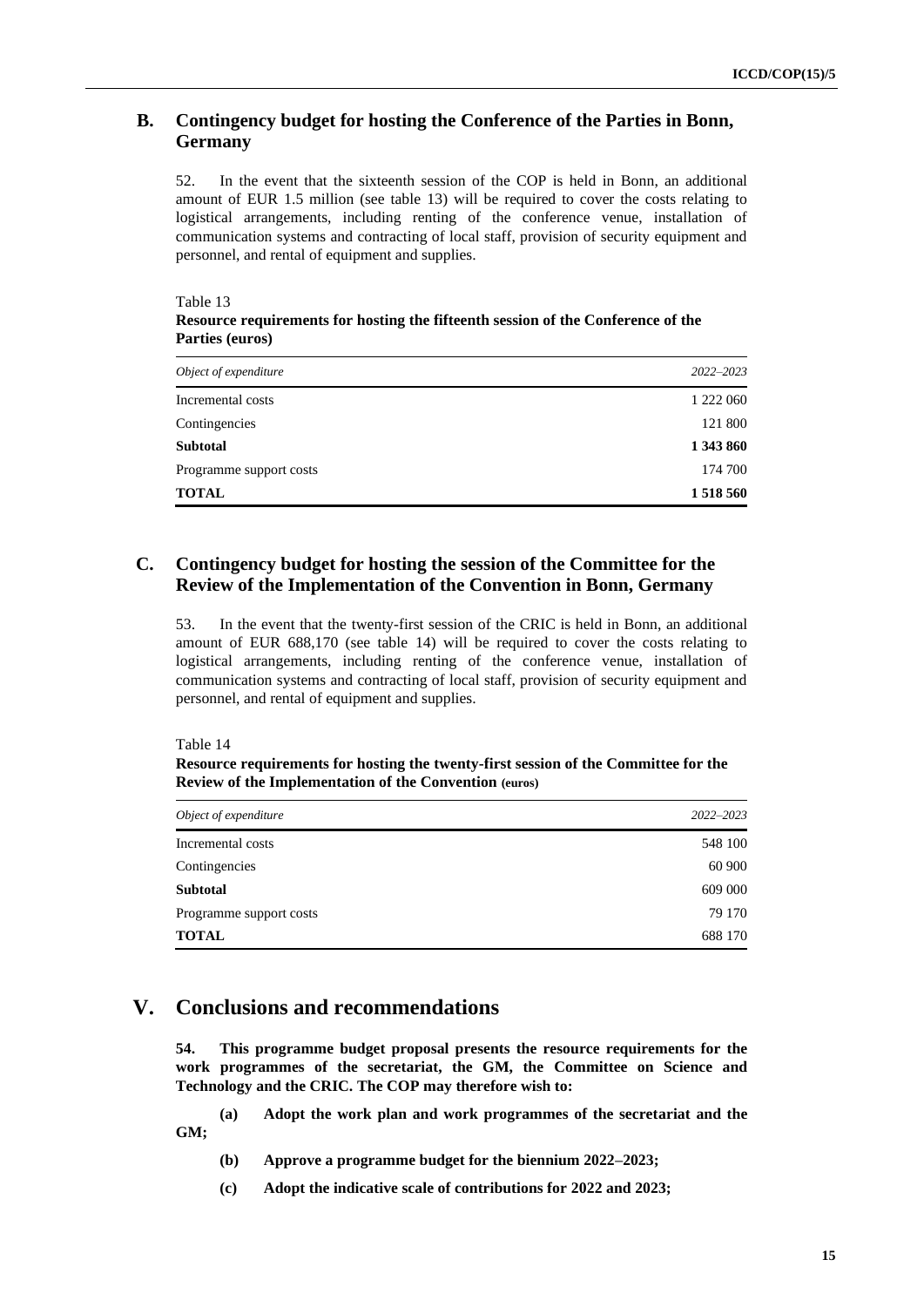**(d) Authorize the Executive Secretary to use the available unspent funds as described in paragraph [0 above;](#page-11-0)**

**(e) Take note of the requirements for voluntary contributions to the Trust Fund for Participation of Representatives of Eligible Parties in the Sessions of the UNCCD Conference; and**

**(f) Approve a contingency for conference services in the event that the General Assembly decides not to provide resources for these activities in the United Nations regular budget in 2023.**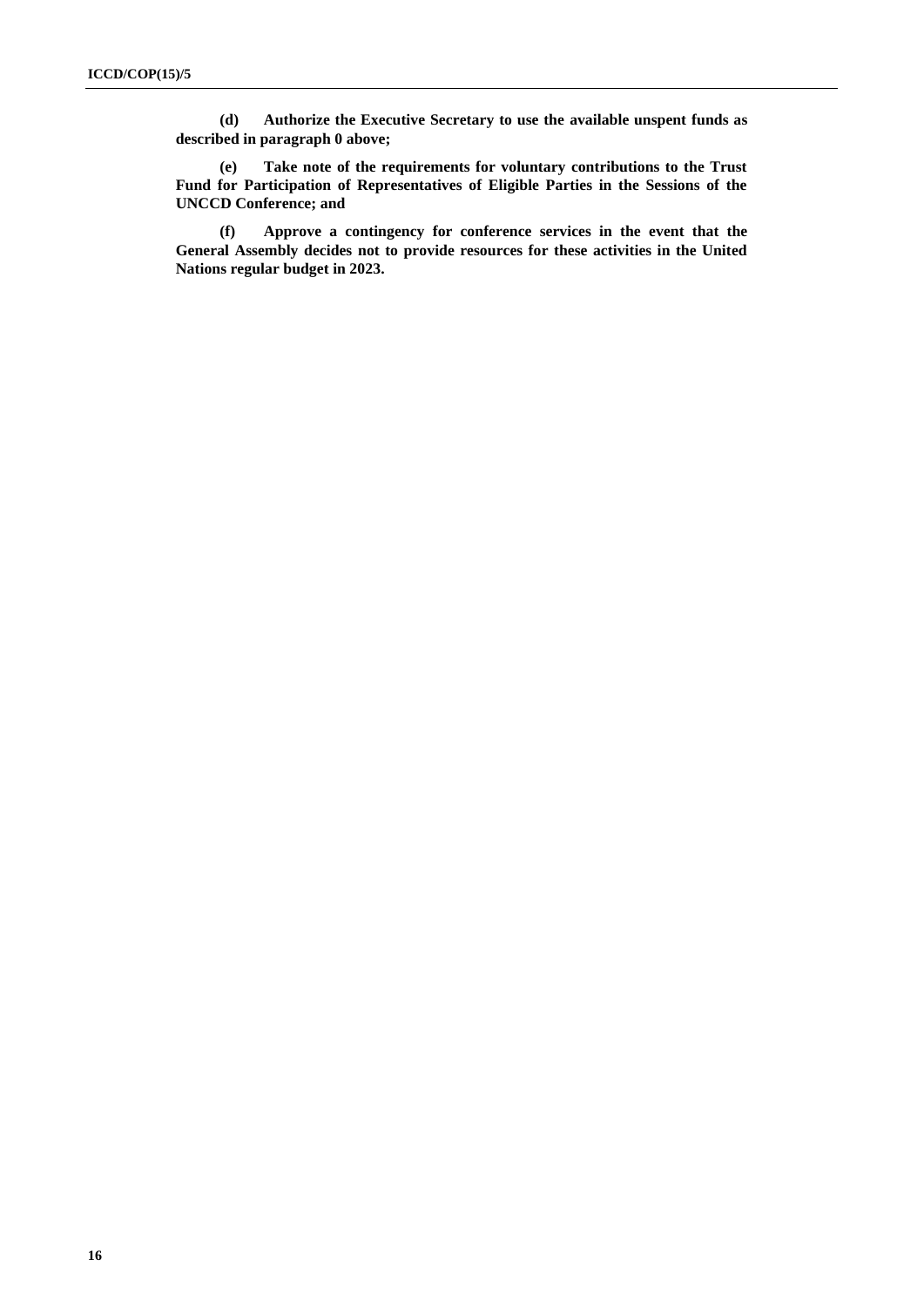# **Annex I**

| Indicative scale of assessment for the core budget of the |  |  |
|-----------------------------------------------------------|--|--|
| <b>Convention for 2022</b>                                |  |  |

| Parties to the United Nations Convention<br>to Combat Desertification <sup>a</sup> | United Nations scale<br>of assessment <sup>b</sup> | Indicative scale of<br>assessment for 2022 | 2022 indicative<br><i>contributions</i> ( <i>euros</i> ) |
|------------------------------------------------------------------------------------|----------------------------------------------------|--------------------------------------------|----------------------------------------------------------|
| Afghanistan                                                                        | 0.007                                              | 0.007                                      | 517                                                      |
| Albania                                                                            | 0.008                                              | 0.008                                      | 591                                                      |
| Algeria                                                                            | 0.138                                              | 0.135                                      | 10,201                                                   |
| Andorra                                                                            | 0.005                                              | 0.005                                      | 370                                                      |
| Angola                                                                             | 0.010                                              | 0.010                                      | 739                                                      |
| Antigua and Barbuda                                                                | 0.002                                              | 0.002                                      | 148                                                      |
| Argentina                                                                          | 0.915                                              | 0.892                                      | 67,640                                                   |
| Armenia                                                                            | 0.007                                              | 0.007                                      | 517                                                      |
| Australia                                                                          | 2.210                                              | 2.155                                      | 163,372                                                  |
| Austria                                                                            | 0.677                                              | 0.660                                      | 50,046                                                   |
| Azerbaijan                                                                         | 0.049                                              | 0.048                                      | 3,622                                                    |
| <b>Bahamas</b>                                                                     | 0.018                                              | 0.018                                      | 1,331                                                    |
| Bahrain                                                                            | 0.050                                              | 0.049                                      | 3,696                                                    |
| Bangladesh                                                                         | 0.010                                              | 0.010                                      | 739                                                      |
| <b>Barbados</b>                                                                    | 0.007                                              | 0.007                                      | 517                                                      |
| <b>Belarus</b>                                                                     | 0.049                                              | 0.048                                      | 3,622                                                    |
| Belgium                                                                            | 0.821                                              | 0.800                                      | 60,691                                                   |
| Belize                                                                             | 0.001                                              | 0.001                                      | 76                                                       |
| Benin                                                                              | 0.003                                              | 0.003                                      | 222                                                      |
| <b>Bhutan</b>                                                                      | 0.001                                              | 0.001                                      | 76                                                       |
| Bolivia (Plurinational State of)                                                   | 0.016                                              | 0.016                                      | 1,183                                                    |
| Bosnia and Herzegovina                                                             | 0.012                                              | 0.012                                      | 887                                                      |
| <b>Botswana</b>                                                                    | 0.014                                              | 0.014                                      | 1,035                                                    |
| <b>Brazil</b>                                                                      | 2.948                                              | 2.874                                      | 217,927                                                  |
| Brunei Darussalam                                                                  | 0.025                                              | 0.024                                      | 1,848                                                    |
| Bulgaria                                                                           | 0.046                                              | 0.045                                      | 3,400                                                    |
| Burkina Faso                                                                       | 0.003                                              | 0.003                                      | 222                                                      |
| Burundi                                                                            | 0.001                                              | 0.001                                      | 76                                                       |
| Cabo Verde                                                                         | 0.001                                              | 0.001                                      | 76                                                       |
| Cambodia                                                                           | 0.006                                              | 0.006                                      | 444                                                      |
| Cameroon                                                                           | 0.013                                              | 0.013                                      | 961                                                      |
| Canada                                                                             | 2.734                                              | 2.665                                      | 202,108                                                  |
| Central African Republic                                                           | 0.001                                              | 0.001                                      | 76                                                       |
| Chad                                                                               | 0.004                                              | 0.004                                      | 296                                                      |
| Chile                                                                              | 0.407                                              | 0.397                                      | 30,087                                                   |
| China                                                                              | 12.005                                             | 11.704                                     | 887,455                                                  |
| Colombia                                                                           | 0.288                                              | 0.281                                      | 21,290                                                   |
| Comoros                                                                            | 0.001                                              | 0.001                                      | 76                                                       |
| Congo                                                                              | 0.006                                              | 0.006                                      | 444                                                      |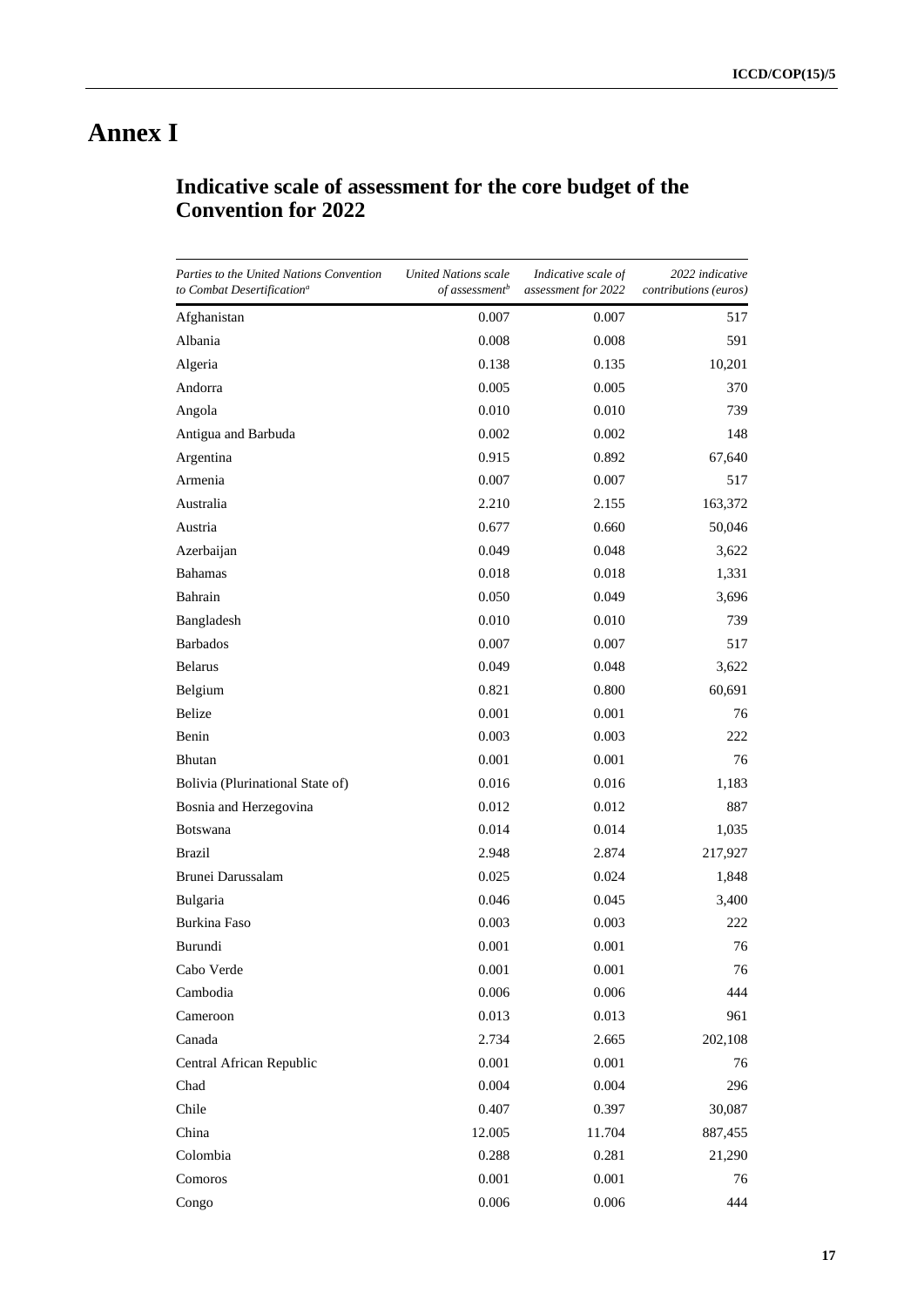| Parties to the United Nations Convention<br>to Combat Desertification <sup>a</sup> | United Nations scale<br>of assessment <sup>b</sup> | Indicative scale of<br>assessment for 2022 | 2022 indicative<br><i>contributions</i> ( <i>euros</i> ) |
|------------------------------------------------------------------------------------|----------------------------------------------------|--------------------------------------------|----------------------------------------------------------|
| Cook Islands                                                                       | 0.001                                              | 0.001                                      | 76                                                       |
| Costa Rica                                                                         | 0.062                                              | 0.060                                      | 4,583                                                    |
| Côte d'Ivoire                                                                      | 0.013                                              | 0.013                                      | 961                                                      |
| Croatia                                                                            | 0.077                                              | 0.075                                      | 5,692                                                    |
| Cuba                                                                               | 0.080                                              | 0.078                                      | 5,914                                                    |
| Cyprus                                                                             | 0.036                                              | 0.035                                      | 2,661                                                    |
| Czechia                                                                            | 0.311                                              | 0.303                                      | 22,990                                                   |
| Democratic People's Republic of<br>Korea                                           | 0.006                                              | 0.006                                      | 444                                                      |
| Democratic Republic of the Congo                                                   | 0.010                                              | 0.010                                      | 739                                                      |
| Denmark                                                                            | 0.554                                              | 0.540                                      | 40,954                                                   |
| Djibouti                                                                           | 0.001                                              | 0.001                                      | 76                                                       |
| Dominica                                                                           | 0.001                                              | 0.001                                      | 76                                                       |
| Dominican Republic                                                                 | 0.053                                              | 0.052                                      | 3,918                                                    |
| Ecuador                                                                            | 0.080                                              | 0.078                                      | 5,914                                                    |
| Egypt                                                                              | 0.186                                              | 0.181                                      | 13,750                                                   |
| El Salvador                                                                        | 0.012                                              | 0.012                                      | 887                                                      |
| <b>Equatorial Guinea</b>                                                           | 0.016                                              | 0.016                                      | 1,183                                                    |
| Eritrea                                                                            | 0.001                                              | 0.001                                      | 76                                                       |
| Estonia                                                                            | 0.039                                              | 0.038                                      | 2,883                                                    |
| Eswatini                                                                           | 0.002                                              | 0.002                                      | 148                                                      |
| Ethiopia                                                                           | 0.010                                              | 0.010                                      | 739                                                      |
| European Union                                                                     | 2.500                                              | 2.500                                      | 189,569                                                  |
| Fiji                                                                               | 0.003                                              | 0.003                                      | 222                                                      |
| Finland                                                                            | 0.421                                              | 0.410                                      | 31,122                                                   |
| France                                                                             | 4.427                                              | 4.316                                      | 327,260                                                  |
| Gabon                                                                              | 0.015                                              | 0.015                                      | 1,109                                                    |
| Gambia                                                                             | 0.001                                              | 0.001                                      | 76                                                       |
| Georgia                                                                            | 0.008                                              | 0.008                                      | 591                                                      |
| Germany                                                                            | 6.090                                              | 5.937                                      | 450,196                                                  |
| Ghana                                                                              | 0.015                                              | 0.015                                      | 1,109                                                    |
| Greece                                                                             | 0.366                                              | 0.357                                      | 27,056                                                   |
| Grenada                                                                            | 0.001                                              | 0.001                                      | 76                                                       |
| Guatemala                                                                          | 0.036                                              | 0.035                                      | 2,661                                                    |
| Guinea                                                                             | 0.003                                              | 0.003                                      | 222                                                      |
| Guinea-Bissau                                                                      | 0.001                                              | 0.001                                      | 76                                                       |
| Guyana                                                                             | 0.002                                              | 0.002                                      | 148                                                      |
| Haiti                                                                              | 0.003                                              | 0.003                                      | 222                                                      |
| Honduras                                                                           | 0.009                                              | 0.009                                      | 665                                                      |
| Hungary                                                                            | 0.206                                              | 0.201                                      | 15,228                                                   |
| Iceland                                                                            | 0.028                                              | 0.027                                      | 2,070                                                    |
| India                                                                              | 0.834                                              | 0.813                                      | 61,652                                                   |
| Indonesia                                                                          | 0.543                                              | 0.529                                      | 40,141                                                   |
| Iran (Islamic Republic of)                                                         | 0.398                                              | 0.388                                      | 29,422                                                   |
| Iraq                                                                               | 0.129                                              | 0.126                                      | 9,536                                                    |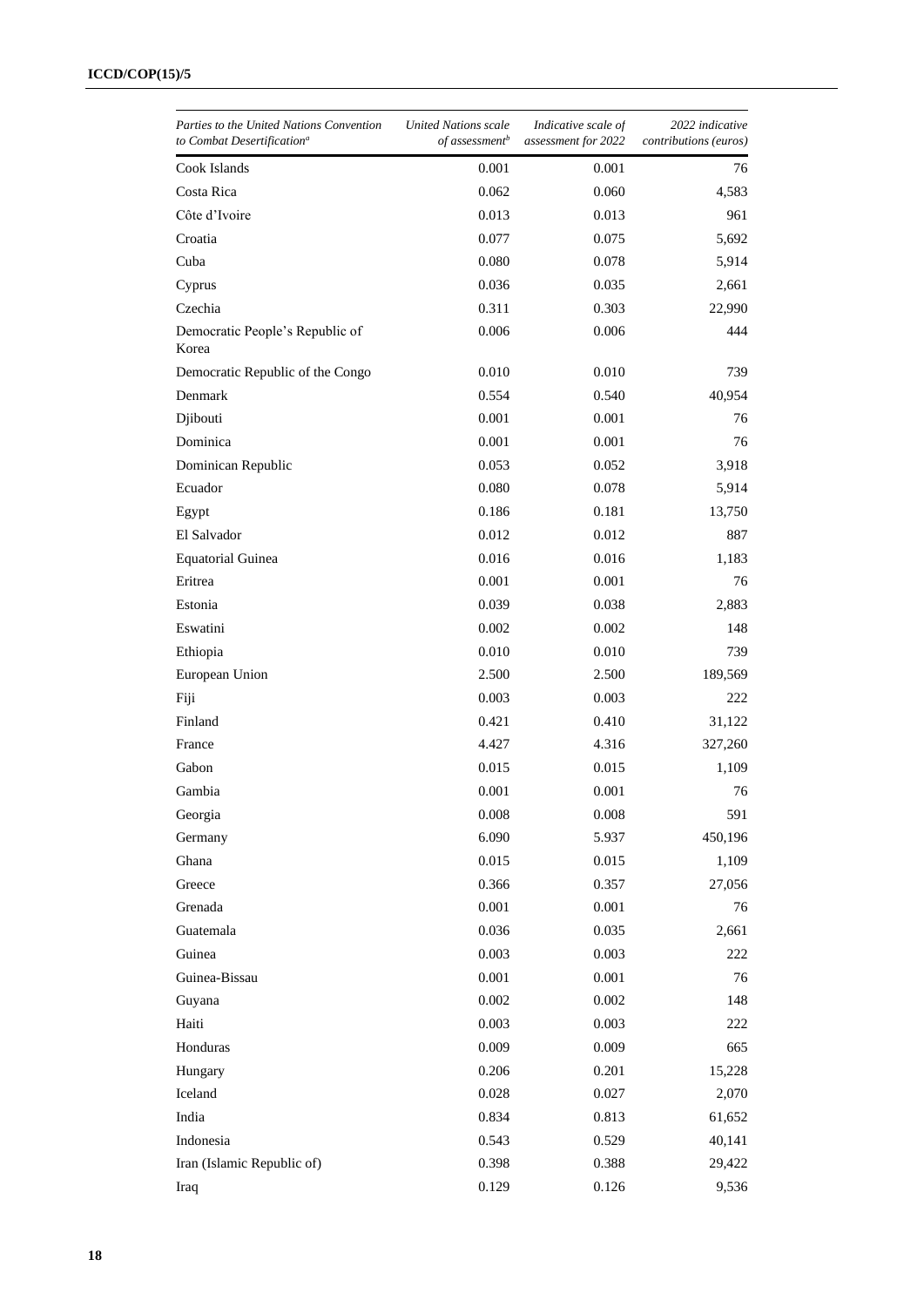| Parties to the United Nations Convention<br>to Combat Desertification <sup>a</sup> | United Nations scale<br>of assessment <sup>b</sup> | Indicative scale of<br>assessment for 2022 | 2022 indicative<br>contributions (euros) |
|------------------------------------------------------------------------------------|----------------------------------------------------|--------------------------------------------|------------------------------------------|
| Ireland                                                                            | 0.371                                              | 0.362                                      | 27,426                                   |
| Israel                                                                             | 0.490                                              | 0.478                                      | 36,223                                   |
| Italy                                                                              | 3.307                                              | 3.224                                      | 244,466                                  |
| Jamaica                                                                            | 0.008                                              | 0.008                                      | 591                                      |
| Japan                                                                              | 8.564                                              | 8.349                                      | 633,083                                  |
| Jordan                                                                             | 0.021                                              | 0.020                                      | 1,552                                    |
| Kazakhstan                                                                         | 0.178                                              | 0.174                                      | 13,158                                   |
| Kenya                                                                              | 0.024                                              | 0.023                                      | 1,774                                    |
| Kiribati                                                                           | 0.001                                              | 0.001                                      | 76                                       |
| Kuwait                                                                             | 0.252                                              | 0.246                                      | 18,629                                   |
| Kyrgyzstan                                                                         | 0.002                                              | 0.002                                      | 148                                      |
| Lao People's Democratic Republic                                                   | 0.005                                              | 0.005                                      | 370                                      |
| Latvia                                                                             | 0.047                                              | 0.046                                      | 3,474                                    |
| Lebanon                                                                            | 0.047                                              | 0.046                                      | 3,474                                    |
| Lesotho                                                                            | 0.001                                              | 0.001                                      | 76                                       |
| Liberia                                                                            | 0.001                                              | 0.001                                      | 76                                       |
| Libya                                                                              | 0.030                                              | 0.029                                      | 2,218                                    |
| Liechtenstein                                                                      | 0.009                                              | 0.009                                      | 665                                      |
| Lithuania                                                                          | 0.071                                              | 0.069                                      | 5,249                                    |
| Luxembourg                                                                         | 0.067                                              | 0.065                                      | 4,953                                    |
| Madagascar                                                                         | 0.004                                              | 0.004                                      | 296                                      |
| Malawi                                                                             | 0.002                                              | 0.002                                      | 148                                      |
| Malaysia                                                                           | 0.341                                              | 0.332                                      | 25,208                                   |
| Maldives                                                                           | 0.004                                              | 0.004                                      | 296                                      |
| Mali                                                                               | 0.004                                              | 0.004                                      | 296                                      |
| Malta                                                                              | 0.017                                              | 0.017                                      | 1,257                                    |
| Marshall Islands                                                                   | 0.001                                              | 0.001                                      | 76                                       |
| Mauritania                                                                         | 0.002                                              | 0.002                                      | 148                                      |
| Mauritius                                                                          | 0.011                                              | 0.011                                      | 813                                      |
| Mexico                                                                             | 1.292                                              | 1.260                                      | 95,509                                   |
| Micronesia (Federated States of)                                                   | 0.001                                              | 0.001                                      | 76                                       |
| Monaco                                                                             | 0.011                                              | 0.011                                      | 813                                      |
| Mongolia                                                                           | 0.005                                              | 0.005                                      | 370                                      |
| Montenegro                                                                         | 0.004                                              | 0.004                                      | 296                                      |
| Morocco                                                                            | 0.055                                              | 0.054                                      | 4,066                                    |
| Mozambique                                                                         | 0.004                                              | 0.004                                      | 296                                      |
| Myanmar                                                                            | 0.010                                              | 0.010                                      | 739                                      |
| Namibia                                                                            | 0.009                                              | 0.009                                      | 665                                      |
| Nauru                                                                              | 0.001                                              | 0.001                                      | 76                                       |
| Nepal                                                                              | 0.007                                              | 0.007                                      | 517                                      |
| Netherlands                                                                        | 1.356                                              | 1.322                                      | 100,241                                  |
| New Zealand                                                                        | 0.291                                              | 0.284                                      | 21,512                                   |
| Nicaragua                                                                          | 0.005                                              | 0.005                                      | 370                                      |
| Niger                                                                              | 0.002                                              | 0.002                                      | 148                                      |
| Nigeria                                                                            | 0.250                                              | 0.244                                      | 18,481                                   |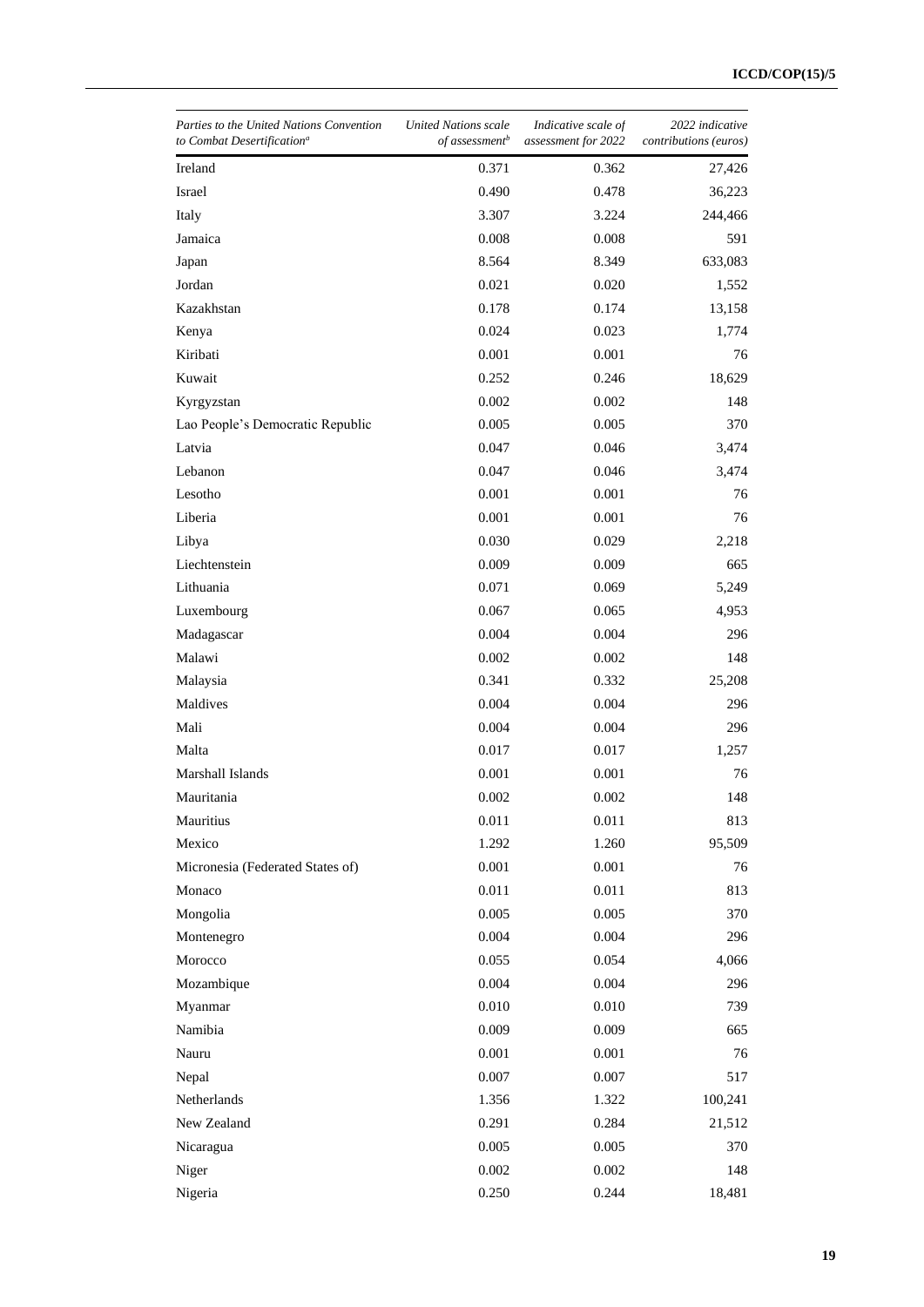| Parties to the United Nations Convention<br>to Combat Desertification <sup>a</sup> | United Nations scale<br>of assessment <sup>b</sup> | Indicative scale of<br>assessment for 2022 | 2022 indicative<br><i>contributions</i> ( <i>euros</i> ) |
|------------------------------------------------------------------------------------|----------------------------------------------------|--------------------------------------------|----------------------------------------------------------|
| Niue                                                                               | 0.001                                              | 0.001                                      | 76                                                       |
| North Macedonia                                                                    | 0.007                                              | 0.007                                      | 517                                                      |
| Norway                                                                             | 0.754                                              | 0.735                                      | 55,739                                                   |
| Oman                                                                               | 0.115                                              | 0.112                                      | 8,501                                                    |
| Pakistan                                                                           | 0.115                                              | 0.112                                      | 8,501                                                    |
| Palau                                                                              | 0.001                                              | 0.001                                      | 76                                                       |
| Panama                                                                             | 0.045                                              | 0.044                                      | 3,327                                                    |
| Papua New Guinea                                                                   | 0.010                                              | 0.010                                      | 739                                                      |
| Paraguay                                                                           | 0.016                                              | 0.016                                      | 1,183                                                    |
| Peru                                                                               | 0.152                                              | 0.148                                      | 11,236                                                   |
| Philippines                                                                        | 0.205                                              | 0.200                                      | 15,154                                                   |
| Poland                                                                             | 0.802                                              | 0.782                                      | 59,287                                                   |
| Portugal                                                                           | 0.350                                              | 0.341                                      | 25,873                                                   |
| Qatar                                                                              | 0.282                                              | 0.275                                      | 20,846                                                   |
| Republic of Korea                                                                  | 2.267                                              | 2.210                                      | 167,585                                                  |
| Republic of Moldova                                                                | 0.003                                              | 0.003                                      | 222                                                      |
| Romania                                                                            | 0.198                                              | 0.193                                      | 14,637                                                   |
| <b>Russian Federation</b>                                                          | 2.405                                              | 2.345                                      | 177,787                                                  |
| Rwanda                                                                             | 0.003                                              | 0.003                                      | 222                                                      |
| Saint Kitts and Nevis                                                              | 0.001                                              | 0.001                                      | 76                                                       |
| Saint Lucia                                                                        | 0.001                                              | 0.001                                      | 76                                                       |
| Saint Vincent and the Grenadines                                                   | 0.001                                              | 0.001                                      | 76                                                       |
| Samoa                                                                              | 0.001                                              | 0.001                                      | 76                                                       |
| San Marino                                                                         | 0.002                                              | 0.002                                      | 148                                                      |
| Sao Tome and Principe                                                              | 0.001                                              | 0.001                                      | 76                                                       |
| Saudi Arabia                                                                       | 1.172                                              | 1.143                                      | 86,639                                                   |
| Senegal                                                                            | 0.007                                              | 0.007                                      | 517                                                      |
| Serbia                                                                             | 0.028                                              | 0.027                                      | 2,070                                                    |
| Seychelles                                                                         | 0.002                                              | 0.002                                      | 148                                                      |
| Sierra Leone                                                                       | 0.001                                              | 0.001                                      | 76                                                       |
| Singapore                                                                          | 0.485                                              | 0.473                                      | 35,853                                                   |
| Slovakia                                                                           | 0.153                                              | 0.149                                      | 11,310                                                   |
| Slovenia                                                                           | 0.076                                              | 0.074                                      | 5,618                                                    |
| Solomon Islands                                                                    | 0.001                                              | 0.001                                      | 76                                                       |
| Somalia                                                                            | 0.001                                              | 0.001                                      | 76                                                       |
| South Africa                                                                       | 0.272                                              | 0.265                                      | 20,107                                                   |
| South Sudan                                                                        | 0.006                                              | 0.006                                      | 444                                                      |
| Spain                                                                              | 2.146                                              | 2.092                                      | 158,640                                                  |
| Sri Lanka                                                                          | 0.044                                              | 0.043                                      | 3,253                                                    |
| <b>State of Palestine</b>                                                          | 0.008                                              | 0.008                                      | 591                                                      |
| Sudan                                                                              | 0.010                                              | 0.010                                      | 739                                                      |
| Suriname                                                                           | 0.005                                              | 0.005                                      | 370                                                      |
| Sweden                                                                             | 0.906                                              | 0.883                                      | 66,975                                                   |
| Switzerland                                                                        | 1.151                                              | 1.122                                      | 85,086                                                   |
| Syrian Arab Republic                                                               | 0.011                                              | 0.011                                      | 813                                                      |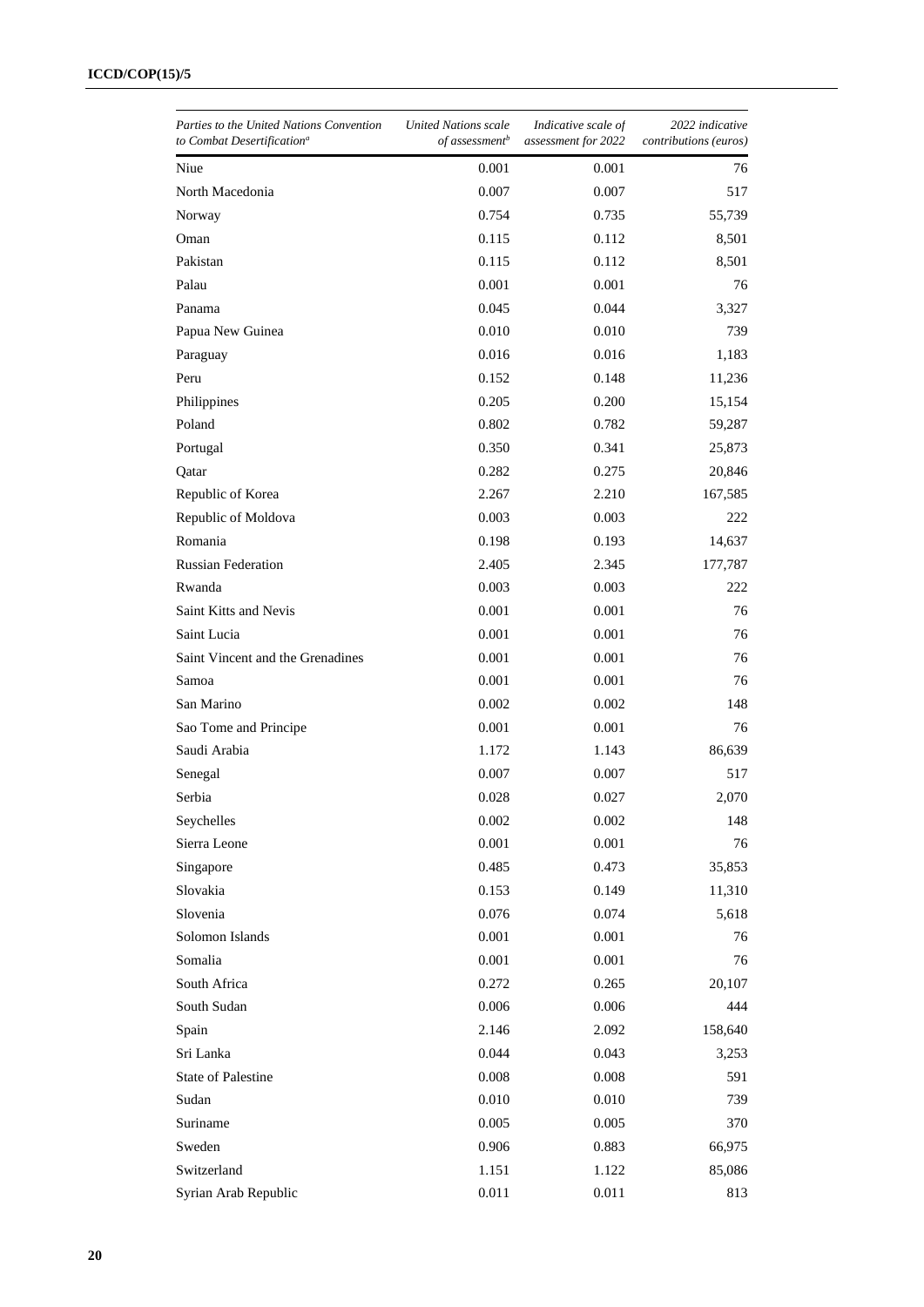| Parties to the United Nations Convention<br>to Combat Desertification <sup>a</sup> | <b>United Nations scale</b><br>of assessment <sup>b</sup> | Indicative scale of<br>assessment for 2022 | 2022 indicative<br>contributions (euros) |
|------------------------------------------------------------------------------------|-----------------------------------------------------------|--------------------------------------------|------------------------------------------|
| Tajikistan                                                                         | 0.004                                                     | 0.004                                      | 296                                      |
| Thailand                                                                           | 0.307                                                     | 0.299                                      | 22,695                                   |
| Timor-Leste                                                                        | 0.002                                                     | 0.002                                      | 148                                      |
| Togo                                                                               | 0.002                                                     | 0.002                                      | 148                                      |
| Tonga                                                                              | 0.001                                                     | 0.001                                      | 76                                       |
| Trinidad and Tobago                                                                | 0.040                                                     | 0.039                                      | 2,957                                    |
| Tunisia                                                                            | 0.025                                                     | 0.024                                      | 1,848                                    |
| Turkey                                                                             | 1.371                                                     | 1.337                                      | 101,349                                  |
| Turkmenistan                                                                       | 0.033                                                     | 0.032                                      | 2,439                                    |
| Tuvalu                                                                             | 0.001                                                     | 0.001                                      | 76                                       |
| Uganda                                                                             | 0.008                                                     | 0.008                                      | 591                                      |
| Ukraine                                                                            | 0.057                                                     | 0.056                                      | 4,214                                    |
| <b>United Arab Emirates</b>                                                        | 0.616                                                     | 0.601                                      | 45,537                                   |
| United Kingdom of Great Britain and<br>Northern Island                             | 4.567                                                     | 4.452                                      | 337,610                                  |
| United Republic of Tanzania                                                        | 0.010                                                     | 0.010                                      | 739                                      |
| United States of America                                                           | 22.000                                                    | 21.448                                     | 1,626,323                                |
| Uruguay                                                                            | 0.087                                                     | 0.085                                      | 6,431                                    |
| Uzbekistan                                                                         | 0.032                                                     | 0.031                                      | 2,366                                    |
| Vanuatu                                                                            | 0.001                                                     | 0.001                                      | 76                                       |
| Venezuela (Bolivarian Republic of)                                                 | 0.728                                                     | 0.710                                      | 53,816                                   |
| Viet Nam                                                                           | 0.077                                                     | 0.075                                      | 5,692                                    |
| Yemen                                                                              | 0.010                                                     | 0.010                                      | 739                                      |
| Zambia                                                                             | 0.009                                                     | 0.009                                      | 665                                      |
| Zimbabwe                                                                           | 0.005                                                     | 0.005                                      | 370                                      |
| Total                                                                              | 102.510                                                   | 100.000                                    | 7,582,749                                |

*<sup>a</sup>* Parties include States and regional economic integration organizations that are Parties as of 31 December 2021.

*b* In accordance with General Assembly resolution 73/271.

*Note:* The United States of America views its funding to the core budget of the Convention as a voluntary contribution.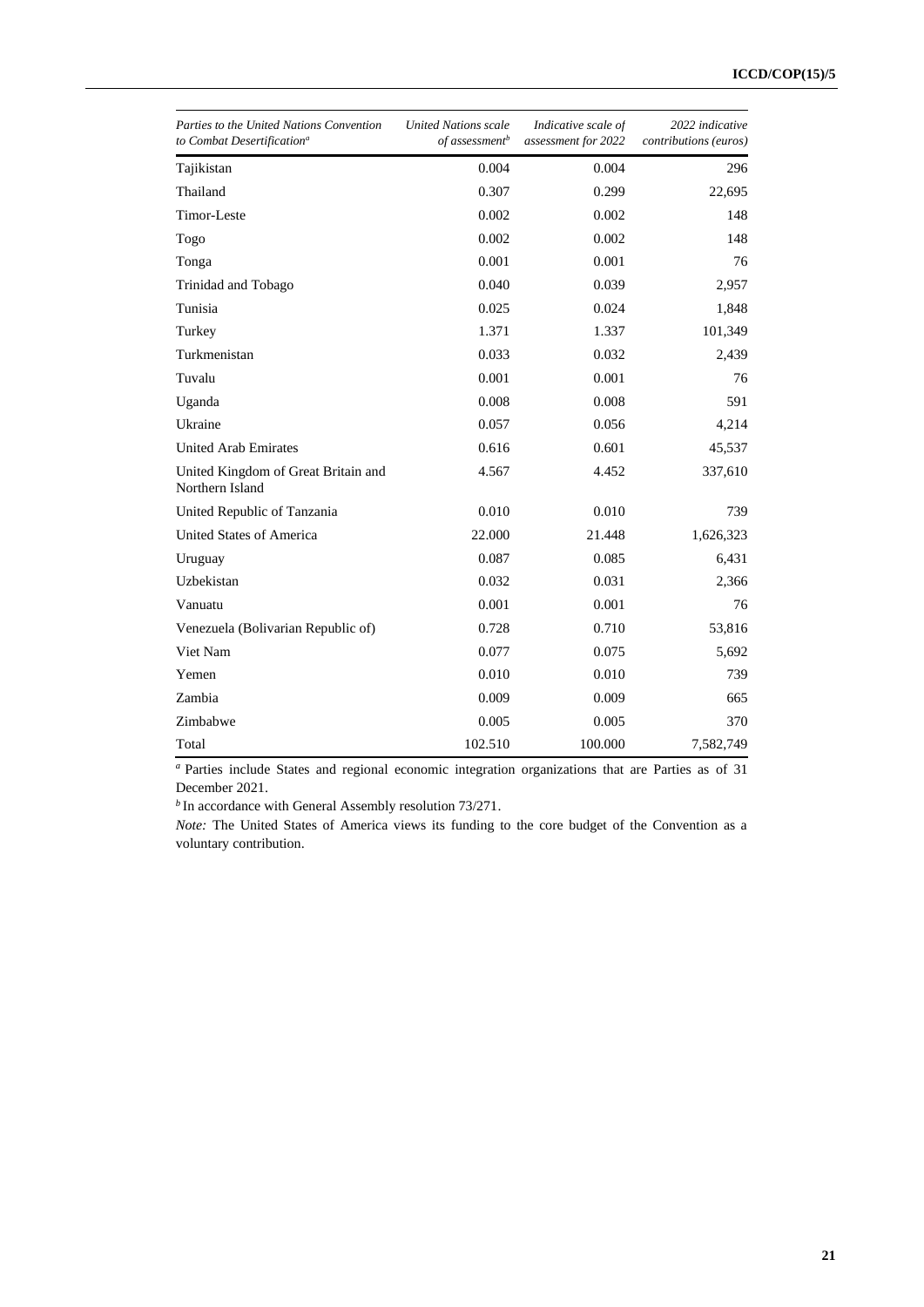# **Annex II**

# **Indicative scale of assessment for the core budget of the Convention for 2023**

| Parties to the United Nations Convention<br>to Combat Desertification <sup>a</sup> | <b>United Nations scale</b><br>of assessment <sup>b</sup> | Indicative scale of<br>assessment for 2023 | 2023 indicative<br>contributions (euros) |
|------------------------------------------------------------------------------------|-----------------------------------------------------------|--------------------------------------------|------------------------------------------|
| Afghanistan                                                                        | 0.006                                                     | 0.006                                      | 477                                      |
| Albania                                                                            | 0.008                                                     | 0.008                                      | 635                                      |
| Algeria                                                                            | 0.109                                                     | 0.106                                      | 8,658                                    |
| Andorra                                                                            | 0.005                                                     | 0.005                                      | 397                                      |
| Angola                                                                             | 0.010                                                     | 0.010                                      | 794                                      |
| Antigua and Barbuda                                                                | 0.002                                                     | 0.002                                      | 159                                      |
| Argentina                                                                          | 0.719                                                     | 0.701                                      | 57,110                                   |
| Armenia                                                                            | 0.007                                                     | 0.007                                      | 556                                      |
| Australia                                                                          | 2.111                                                     | 2.058                                      | 167,676                                  |
| Austria                                                                            | 0.679                                                     | 0.662                                      | 53,933                                   |
| Azerbaijan                                                                         | 0.030                                                     | 0.029                                      | 2,383                                    |
| <b>Bahamas</b>                                                                     | 0.019                                                     | 0.019                                      | 1,509                                    |
| Bahrain                                                                            | 0.054                                                     | 0.053                                      | 4,289                                    |
| Bangladesh                                                                         | 0.010                                                     | 0.010                                      | 794                                      |
| <b>Barbados</b>                                                                    | 0.008                                                     | 0.008                                      | 635                                      |
| <b>Belarus</b>                                                                     | 0.041                                                     | 0.040                                      | 3,257                                    |
| Belgium                                                                            | 0.828                                                     | 0.807                                      | 65,768                                   |
| Belize                                                                             | 0.001                                                     | 0.001                                      | 81                                       |
| Benin                                                                              | 0.005                                                     | 0.005                                      | 397                                      |
| Bhutan                                                                             | 0.001                                                     | 0.001                                      | 81                                       |
| Bolivia (Plurinational State of)                                                   | 0.019                                                     | 0.019                                      | 1,509                                    |
| Bosnia and Herzegovina                                                             | 0.012                                                     | 0.012                                      | 953                                      |
| <b>Botswana</b>                                                                    | 0.015                                                     | 0.015                                      | 1,191                                    |
| Brazil                                                                             | 2.013                                                     | 1.962                                      | 159,892                                  |
| Brunei Darussalam                                                                  | 0.021                                                     | 0.020                                      | 1,668                                    |
| Bulgaria                                                                           | 0.056                                                     | 0.055                                      | 4,448                                    |
| Burkina Faso                                                                       | 0.004                                                     | 0.004                                      | 318                                      |
| Burundi                                                                            | 0.001                                                     | 0.001                                      | 81                                       |
| Cabo Verde                                                                         | 0.001                                                     | 0.001                                      | 81                                       |
| Cambodia                                                                           | 0.007                                                     | $0.007\,$                                  | 556                                      |
| Cameroon                                                                           | 0.013                                                     | 0.013                                      | 1,033                                    |
| Canada                                                                             | 2.628                                                     | 2.562                                      | 208,741                                  |
| Central African Republic                                                           | 0.001                                                     | 0.001                                      | 81                                       |
| Chad                                                                               | 0.003                                                     | 0.003                                      | 238                                      |
| Chile                                                                              | 0.420                                                     | 0.409                                      | 33,360                                   |
| China                                                                              | 15.254                                                    | 14.871                                     | 1,211,619                                |
| Colombia                                                                           | 0.246                                                     | 0.240                                      | 19,540                                   |
| Comoros                                                                            | 0.001                                                     | 0.001                                      | 81                                       |
| Congo                                                                              | 0.005                                                     | 0.005                                      | 397                                      |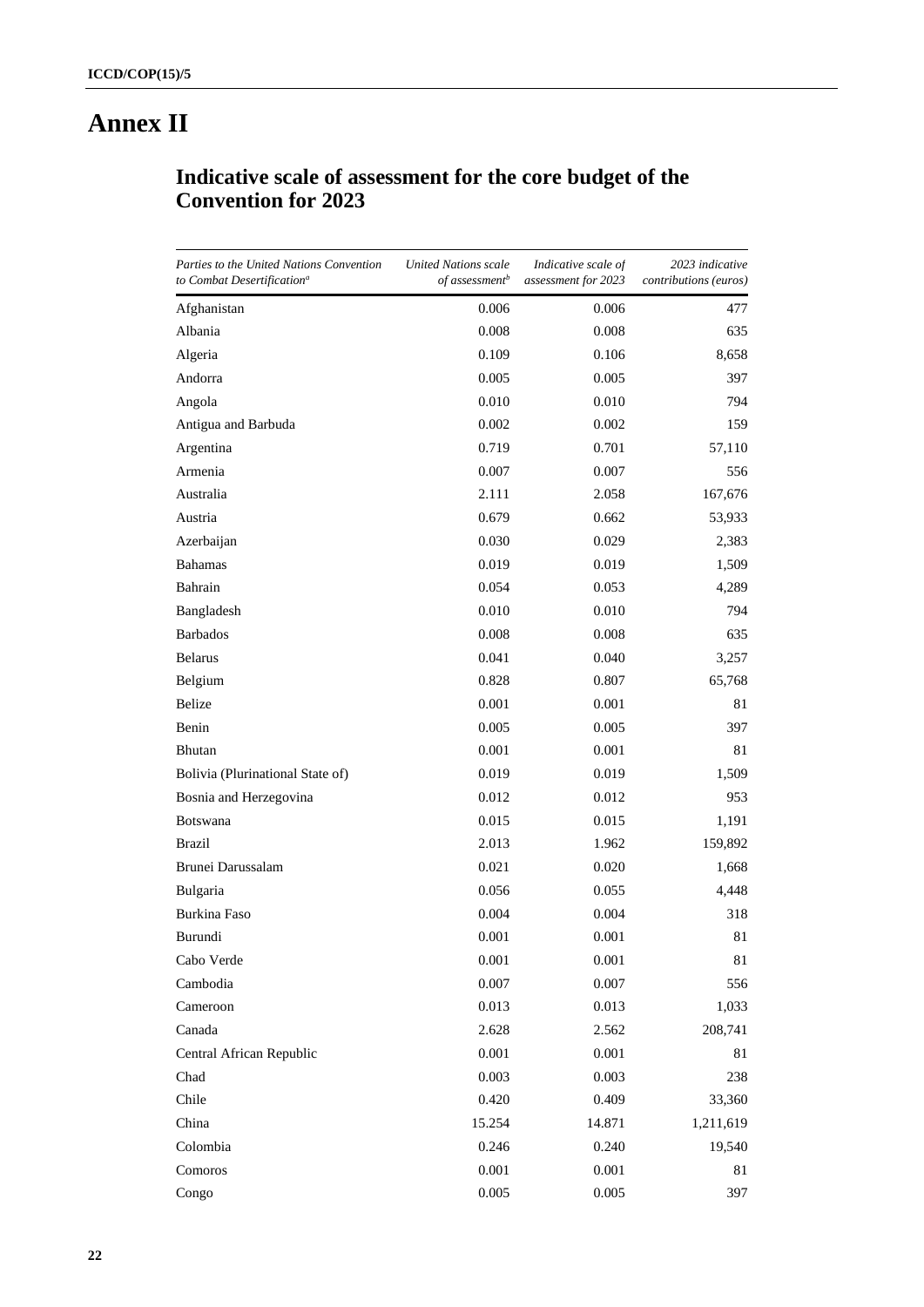| Parties to the United Nations Convention<br>to Combat Desertification <sup>a</sup> | <b>United Nations scale</b><br>of assessment <sup>b</sup> | Indicative scale of<br>assessment for 2023 | 2023 indicative<br>contributions (euros) |
|------------------------------------------------------------------------------------|-----------------------------------------------------------|--------------------------------------------|------------------------------------------|
| Cook Islands                                                                       | 0.001                                                     | 0.001                                      | 81                                       |
| Costa Rica                                                                         | 0.069                                                     | 0.067                                      | 5,481                                    |
| Côte d'Ivoire                                                                      | 0.022                                                     | 0.021                                      | 1,747                                    |
| Croatia                                                                            | 0.091                                                     | 0.089                                      | 7,228                                    |
| Cuba                                                                               | 0.095                                                     | 0.093                                      | 7,546                                    |
| Cyprus                                                                             | 0.036                                                     | 0.035                                      | 2,859                                    |
| Czechia                                                                            | 0.340                                                     | 0.331                                      | 27,006                                   |
| Democratic People's Republic of                                                    |                                                           |                                            |                                          |
| Korea                                                                              | 0.005                                                     | 0.005                                      | 397                                      |
| Democratic Republic of the Congo                                                   | 0.010                                                     | 0.010                                      | 794                                      |
| Denmark                                                                            | 0.553                                                     | 0.539                                      | 43,925                                   |
| Djibouti                                                                           | 0.001                                                     | 0.001                                      | 81                                       |
| Dominica                                                                           | 0.001                                                     | 0.001                                      | 81                                       |
| Dominican Republic                                                                 | 0.067                                                     | 0.065                                      | 5,322                                    |
| Ecuador                                                                            | 0.077                                                     | 0.075                                      | 6,116                                    |
| Egypt                                                                              | 0.139                                                     | 0.136                                      | 11,041                                   |
| El Salvador                                                                        | 0.013                                                     | 0.013                                      | 1,033                                    |
| <b>Equatorial Guinea</b>                                                           | 0.012                                                     | 0.012                                      | 953                                      |
| Eritrea                                                                            | 0.001                                                     | 0.001                                      | 81                                       |
| Estonia                                                                            | 0.044                                                     | 0.043                                      | 3,495                                    |
| Eswatini                                                                           | 0.002                                                     | 0.002                                      | 159                                      |
| Ethiopia                                                                           | 0.010                                                     | 0.010                                      | 794                                      |
| European Union                                                                     | 2.500                                                     | 2.500                                      | 203,694                                  |
| Fiji                                                                               | 0.004                                                     | 0.004                                      | 318                                      |
| Finland                                                                            | 0.417                                                     | 0.407                                      | 33,122                                   |
| France                                                                             | 4.318                                                     | 4.209                                      | 342,977                                  |
| Gabon                                                                              | 0.013                                                     | 0.013                                      | 1,033                                    |
| Gambia                                                                             | 0.001                                                     | 0.001                                      | 81                                       |
| Georgia                                                                            | 0.008                                                     | $0.008\,$                                  | 635                                      |
| Germany                                                                            | 6.111                                                     | 5.957                                      | 485,394                                  |
| Ghana                                                                              | 0.024                                                     | 0.023                                      | 1,906                                    |
| Greece                                                                             | 0.325                                                     | 0.317                                      | 25,815                                   |
| Grenada                                                                            | 0.001                                                     | 0.001                                      | 81                                       |
| Guatemala                                                                          | 0.041                                                     | 0.040                                      | 3,257                                    |
| Guinea                                                                             | 0.003                                                     | 0.003                                      | 238                                      |
| Guinea-Bissau                                                                      | 0.001                                                     | 0.001                                      | 81                                       |
| Guyana                                                                             | 0.004                                                     | 0.004                                      | 318                                      |
| Haiti                                                                              | 0.006                                                     | 0.006                                      | 477                                      |
| Honduras                                                                           | 0.009                                                     | 0.009                                      | 715                                      |
| Hungary                                                                            | 0.228                                                     | 0.222                                      | 18,110                                   |
| Iceland                                                                            | 0.036                                                     | 0.035                                      | 2,859                                    |
| India                                                                              | 1.044                                                     | 1.018                                      | 82,925                                   |
| Indonesia                                                                          | 0.549                                                     | 0.535                                      | 43,607                                   |
| Iran (Islamic Republic of)                                                         | 0.371                                                     | 0.362                                      | 29,468                                   |
| Iraq                                                                               | 0.128                                                     | 0.125                                      | 10,167                                   |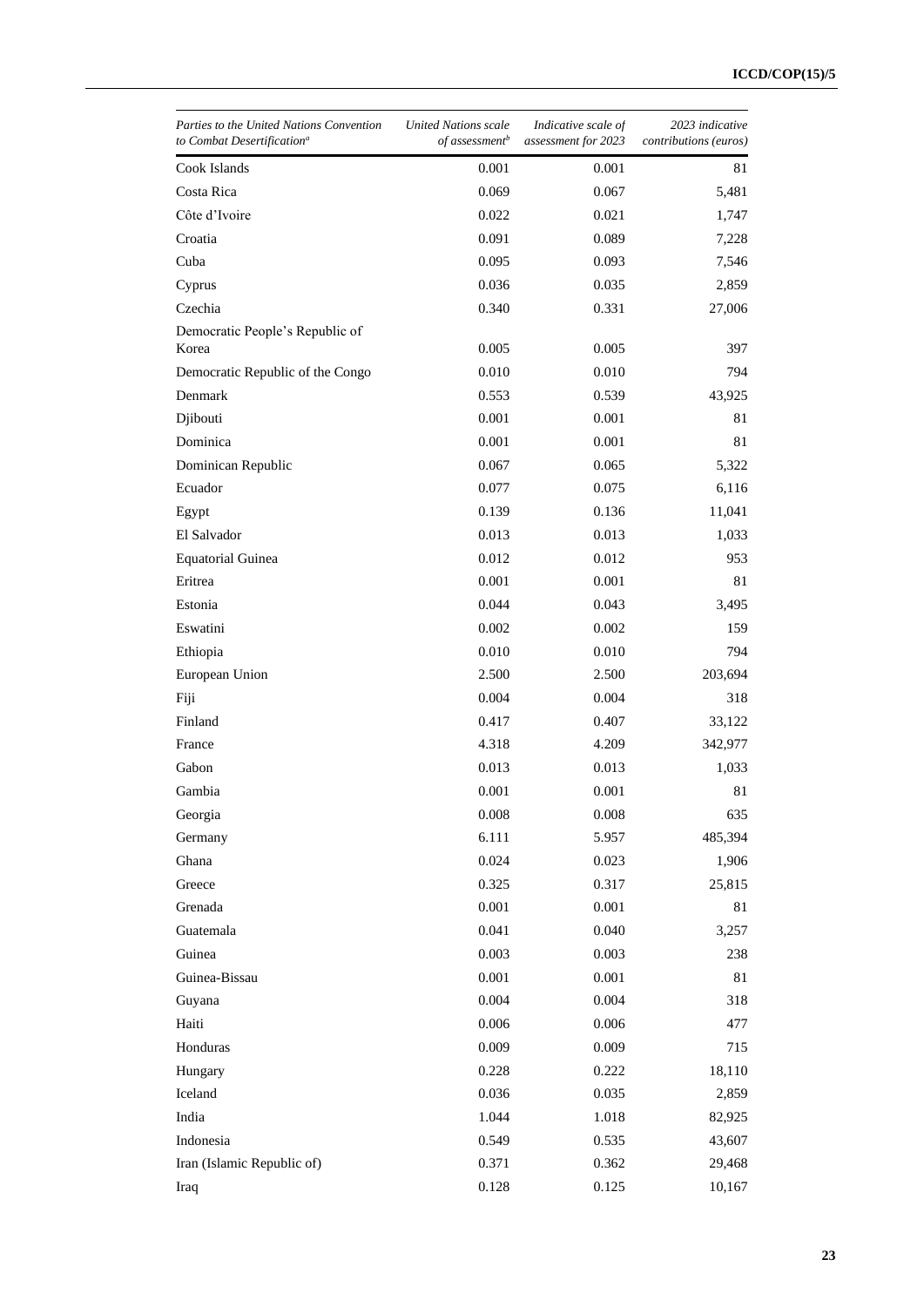| Parties to the United Nations Convention<br>to Combat Desertification <sup>a</sup> | United Nations scale<br>of assessment <sup>b</sup> | Indicative scale of<br>assessment for 2023 | 2023 indicative<br><i>contributions</i> ( <i>euros</i> ) |
|------------------------------------------------------------------------------------|----------------------------------------------------|--------------------------------------------|----------------------------------------------------------|
| Ireland                                                                            | 0.439                                              | 0.428                                      | 34,870                                                   |
| Israel                                                                             | 0.561                                              | 0.547                                      | 44,560                                                   |
| Italy                                                                              | 3.189                                              | 3.109                                      | 253,301                                                  |
| Jamaica                                                                            | 0.008                                              | 0.008                                      | 635                                                      |
| Japan                                                                              | 8.033                                              | 7.831                                      | 638,058                                                  |
| Jordan                                                                             | 0.022                                              | 0.021                                      | 1,747                                                    |
| Kazakhstan                                                                         | 0.133                                              | 0.130                                      | 10,564                                                   |
| Kenya                                                                              | 0.030                                              | 0.029                                      | 2,383                                                    |
| Kiribati                                                                           | 0.001                                              | 0.001                                      | 81                                                       |
| Kuwait                                                                             | 0.234                                              | 0.228                                      | 18,587                                                   |
| Kyrgyzstan                                                                         | 0.002                                              | 0.002                                      | 159                                                      |
| Lao People's Democratic Republic                                                   | 0.007                                              | 0.007                                      | 556                                                      |
| Latvia                                                                             | 0.050                                              | 0.049                                      | 3,971                                                    |
| Lebanon                                                                            | 0.036                                              | 0.035                                      | 2,859                                                    |
| Lesotho                                                                            | 0.001                                              | 0.001                                      | 81                                                       |
| Liberia                                                                            | 0.001                                              | 0.001                                      | 81                                                       |
| Libya                                                                              | 0.018                                              | 0.018                                      | 1,430                                                    |
| Liechtenstein                                                                      | 0.010                                              | 0.010                                      | 794                                                      |
| Lithuania                                                                          | 0.077                                              | 0.075                                      | 6,116                                                    |
| Luxembourg                                                                         | 0.068                                              | 0.066                                      | 5,401                                                    |
| Madagascar                                                                         | 0.004                                              | 0.004                                      | 318                                                      |
| Malawi                                                                             | 0.002                                              | 0.002                                      | 159                                                      |
| Malaysia                                                                           | 0.348                                              | 0.339                                      | 27,642                                                   |
| Maldives                                                                           | 0.004                                              | 0.004                                      | 318                                                      |
| Mali                                                                               | 0.005                                              | 0.005                                      | 397                                                      |
| Malta                                                                              | 0.019                                              | 0.019                                      | 1,509                                                    |
| Marshall Islands                                                                   | 0.001                                              | 0.001                                      | 81                                                       |
| Mauritania                                                                         | 0.002                                              | 0.002                                      | 159                                                      |
| Mauritius                                                                          | 0.019                                              | 0.019                                      | 1,509                                                    |
| Mexico                                                                             | 1.221                                              | 1.190                                      | 96,984                                                   |
| Micronesia (Federated States of)                                                   | 0.001                                              | 0.001                                      | 81                                                       |
| Monaco                                                                             | 0.011                                              | 0.011                                      | 874                                                      |
| Mongolia                                                                           | 0.004                                              | 0.004                                      | 318                                                      |
| Montenegro                                                                         | 0.004                                              | 0.004                                      | 318                                                      |
| Morocco                                                                            | 0.055                                              | 0.054                                      | 4,369                                                    |
| Mozambique                                                                         | 0.004                                              | 0.004                                      | 318                                                      |
| Myanmar                                                                            | 0.010                                              | 0.010                                      | 794                                                      |
| Namibia                                                                            | 0.009                                              | 0.009                                      | 715                                                      |
| Nauru                                                                              | 0.001                                              | 0.001                                      | 81                                                       |
| Nepal                                                                              | 0.010                                              | 0.010                                      | 794                                                      |
| Netherlands                                                                        | 1.377                                              | 1.342                                      | 109,375                                                  |
| New Zealand                                                                        | 0.309                                              | 0.301                                      | 24,544                                                   |
| Nicaragua                                                                          | 0.005                                              | 0.005                                      | 397                                                      |
| Niger                                                                              | 0.003                                              | 0.003                                      | 238                                                      |
| Nigeria                                                                            | 0.182                                              | 0.177                                      | 14,456                                                   |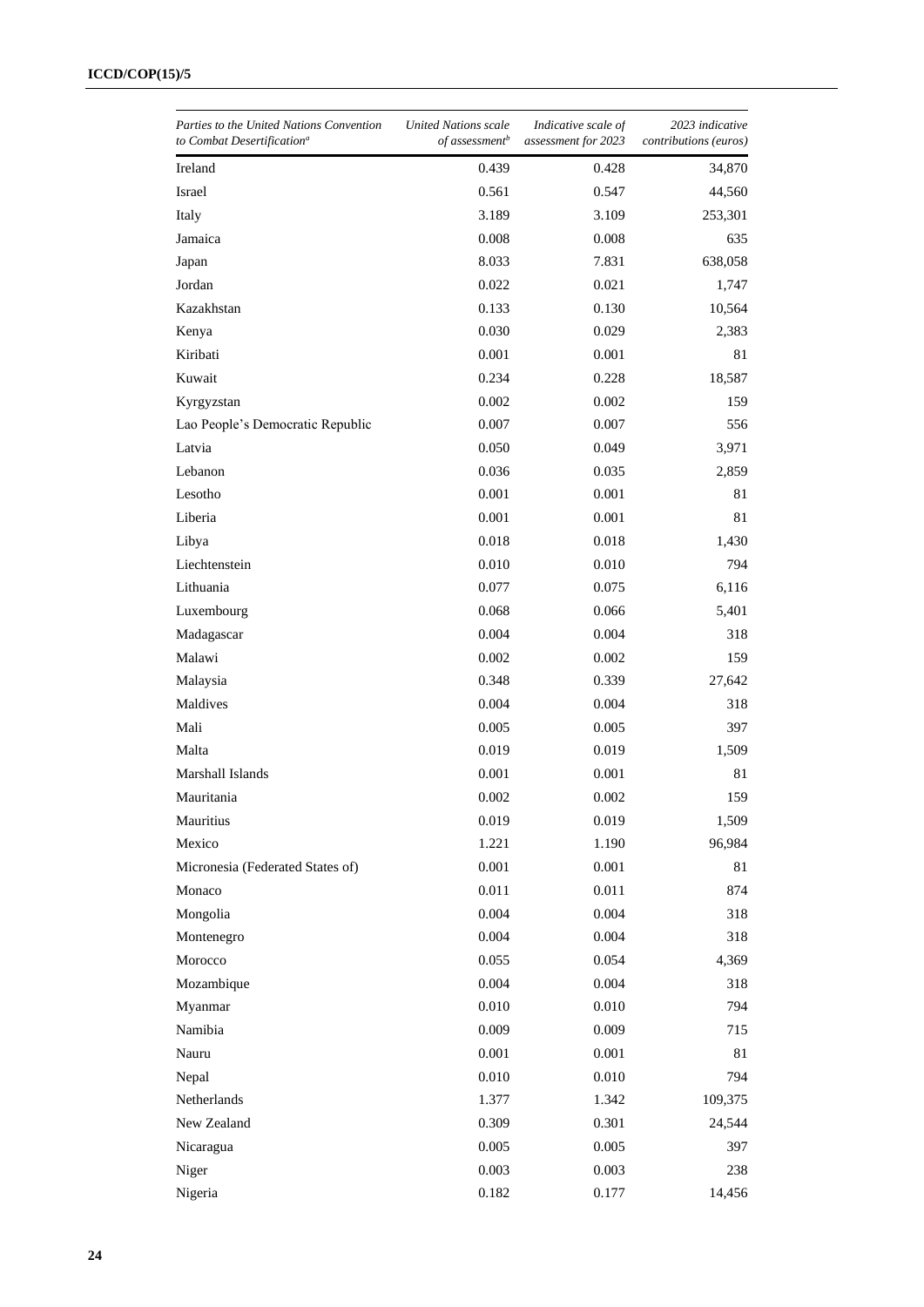| Parties to the United Nations Convention<br>to Combat Desertification <sup>a</sup> | United Nations scale<br>of assessment <sup>b</sup> | Indicative scale of<br>assessment for 2023 | 2023 indicative<br>contributions (euros) |
|------------------------------------------------------------------------------------|----------------------------------------------------|--------------------------------------------|------------------------------------------|
| Niue                                                                               | 0.001                                              | 0.001                                      | 81                                       |
| North Macedonia                                                                    | 0.007                                              | 0.007                                      | 556                                      |
| Norway                                                                             | 0.679                                              | 0.662                                      | 53,933                                   |
| Oman                                                                               | 0.111                                              | 0.108                                      | 8,817                                    |
| Pakistan                                                                           | 0.114                                              | 0.111                                      | 9,055                                    |
| Palau                                                                              | 0.001                                              | 0.001                                      | 81                                       |
| Panama                                                                             | 0.090                                              | 0.088                                      | 7,149                                    |
| Papua New Guinea                                                                   | 0.010                                              | 0.010                                      | 794                                      |
| Paraguay                                                                           | 0.026                                              | 0.025                                      | 2,065                                    |
| Peru                                                                               | 0.163                                              | 0.159                                      | 12,947                                   |
| Philippines                                                                        | 0.212                                              | 0.207                                      | 16,839                                   |
| Poland                                                                             | 0.837                                              | 0.816                                      | 66,483                                   |
| Portugal                                                                           | 0.353                                              | 0.344                                      | 28,039                                   |
| Qatar                                                                              | 0.269                                              | 0.262                                      | 21,367                                   |
| Republic of Korea                                                                  | 2.574                                              | 2.509                                      | 204,452                                  |
| Republic of Moldova                                                                | 0.005                                              | 0.005                                      | 397                                      |
| Romania                                                                            | 0.312                                              | 0.304                                      | 24,782                                   |
| <b>Russian Federation</b>                                                          | 1.866                                              | 1.819                                      | 148,216                                  |
| Rwanda                                                                             | 0.003                                              | 0.003                                      | 238                                      |
| Saint Kitts and Nevis                                                              | 0.002                                              | 0.002                                      | 159                                      |
| Saint Lucia                                                                        | 0.002                                              | 0.002                                      | 159                                      |
| Saint Vincent and the Grenadines                                                   | 0.001                                              | 0.001                                      | 81                                       |
| Samoa                                                                              | 0.001                                              | 0.001                                      | 81                                       |
| San Marino                                                                         | 0.002                                              | 0.002                                      | 159                                      |
| Sao Tome and Principe                                                              | 0.001                                              | 0.001                                      | 81                                       |
| Saudi Arabia                                                                       | 1.184                                              | 1.154                                      | 94,045                                   |
| Senegal                                                                            | 0.007                                              | 0.007                                      | 556                                      |
| Serbia                                                                             | 0.032                                              | 0.031                                      | 2,542                                    |
| Seychelles                                                                         | 0.002                                              | 0.002                                      | 159                                      |
| Sierra Leone                                                                       | 0.001                                              | 0.001                                      | 81                                       |
| Singapore                                                                          | 0.504                                              | 0.491                                      | 40,033                                   |
| Slovakia                                                                           | 0.155                                              | 0.151                                      | 12,312                                   |
| Slovenia                                                                           | 0.079                                              | 0.077                                      | 6,275                                    |
| Solomon Islands                                                                    | 0.001                                              | 0.001                                      | 81                                       |
| Somalia                                                                            | 0.001                                              | 0.001                                      | 81                                       |
| South Africa                                                                       | 0.244                                              | 0.238                                      | 19,381                                   |
| South Sudan                                                                        | 0.002                                              | 0.002                                      | 159                                      |
| Spain                                                                              | 2.134                                              | 2.080                                      | 169,503                                  |
| Sri Lanka                                                                          | 0.045                                              | 0.044                                      | 3,574                                    |
| <b>State of Palestine</b>                                                          | 0.011                                              | 0.011                                      | 874                                      |
| Sudan                                                                              | 0.010                                              | 0.010                                      | 794                                      |
| Suriname                                                                           | 0.003                                              | 0.003                                      | 238                                      |
| Sweden                                                                             | 0.871                                              | 0.849                                      | 69,183                                   |
| Switzerland                                                                        | 1.134                                              | 1.105                                      | 90,073                                   |
| Syrian Arab Republic                                                               | 0.009                                              | 0.009                                      | 715                                      |